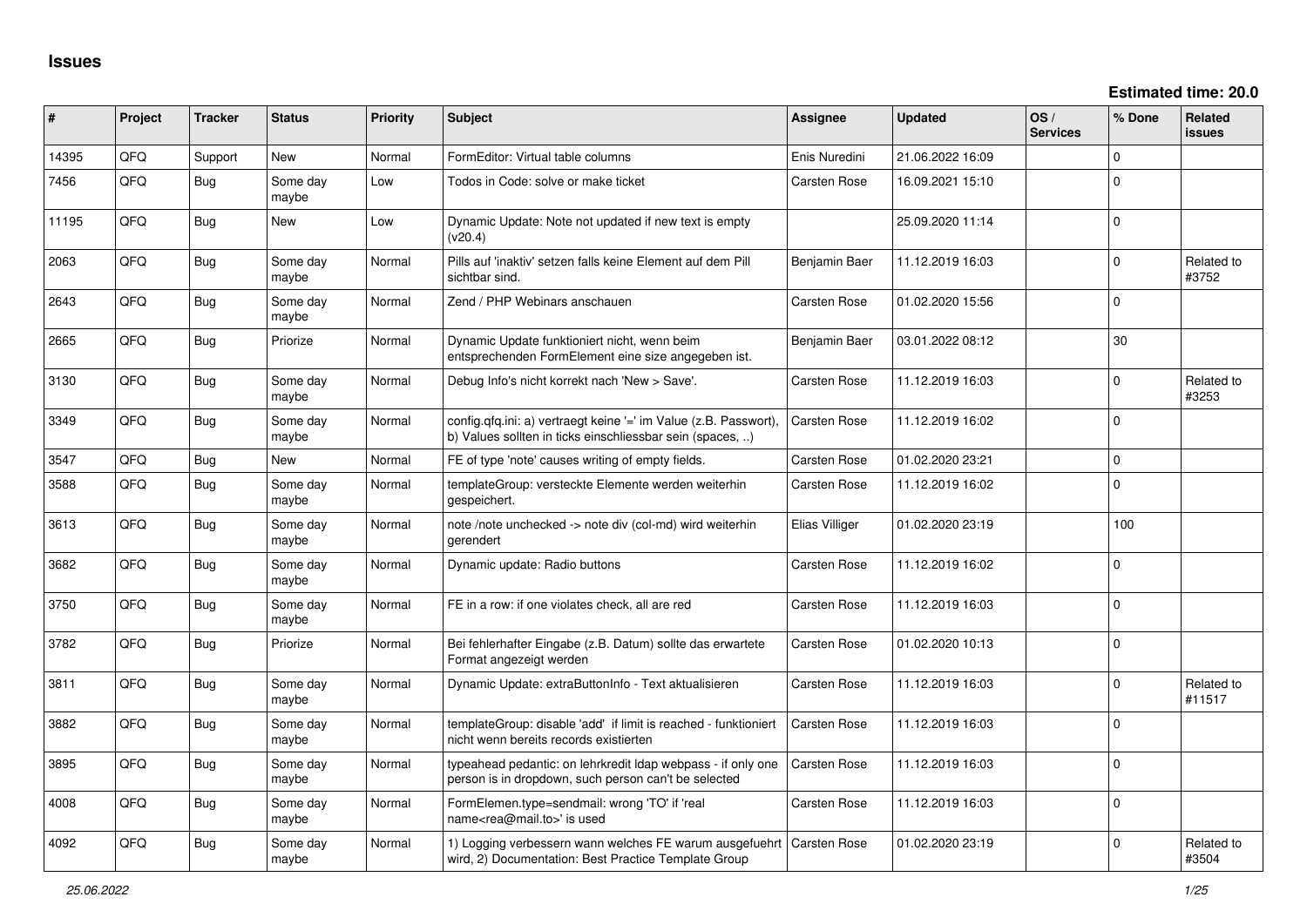| #    | Project | <b>Tracker</b> | <b>Status</b>     | <b>Priority</b> | <b>Subject</b>                                                                                                                                           | <b>Assignee</b> | <b>Updated</b>   | OS/<br><b>Services</b> | % Done      | Related<br><b>issues</b>                       |
|------|---------|----------------|-------------------|-----------------|----------------------------------------------------------------------------------------------------------------------------------------------------------|-----------------|------------------|------------------------|-------------|------------------------------------------------|
| 4122 | QFQ     | Bug            | Some day<br>maybe | Normal          | file: Render Mode hat keinen Effekt                                                                                                                      |                 | 11.12.2019 16:03 |                        | $\Omega$    |                                                |
| 4138 | QFQ     | <b>Bug</b>     | Some day<br>maybe | Normal          | _style fehlt                                                                                                                                             |                 | 11.12.2019 16:03 |                        | $\mathbf 0$ |                                                |
| 4293 | QFQ     | <b>Bug</b>     | Some day<br>maybe | Normal          | Download broken if token 'd:' is missing - but no error<br>message                                                                                       | Carsten Rose    | 11.12.2019 16:03 |                        | $\mathbf 0$ | Related to<br>#7514                            |
| 4328 | QFQ     | <b>Bug</b>     | Some day<br>maybe | Normal          | Error Message: Show FE name/number on problems in FE                                                                                                     | Carsten Rose    | 01.02.2020 23:20 |                        | $\mathbf 0$ |                                                |
| 4398 | QFQ     | <b>Bug</b>     | Some day<br>maybe | Normal          | Typeahead: mouse click in a prefilled input opens a single<br>item dropdown with the current value - click on it seems to<br>set the value, not the key. | Benjamin Baer   | 01.02.2020 23:20 |                        | 0           | Related to<br>#4457                            |
| 4441 | QFQ     | Bug            | Some day<br>maybe | Normal          | \$_SERVER Vars sollten nur aus dem Store genommen<br>werden - Code entsprechend anpassen.                                                                |                 | 11.12.2019 16:02 |                        | $\mathbf 0$ |                                                |
| 4454 | QFQ     | Bug            | Some day<br>maybe | Normal          | Required Elements: multiple elements in a row - whole row<br>marked if only one input is empty.                                                          | Benjamin Baer   | 01.02.2020 23:20 |                        | $\mathbf 0$ |                                                |
| 4457 | QFQ     | <b>Bug</b>     | Priorize          | Normal          | typeahead: pressing return to select an item, saves the form<br>and closes the form.                                                                     | Benjamin Baer   | 03.01.2022 08:01 |                        | $\mathbf 0$ | Related to<br>#4398                            |
| 4528 | QFQ     | <b>Bug</b>     | Some day<br>maybe | Normal          | extraButtonLock mit SQLAhead Bug                                                                                                                         | Carsten Rose    | 01.02.2020 23:19 |                        | $\mathbf 0$ |                                                |
| 4546 | QFQ     | <b>Bug</b>     | Some day<br>maybe | Normal          | NH: SIP storage is destroyed                                                                                                                             |                 | 01.02.2020 23:20 |                        | $\mathbf 0$ |                                                |
| 4549 | QFQ     | <b>Bug</b>     | Some day<br>maybe | Normal          | TemplateGroups: FE.type SELECT loose selected value<br>after save                                                                                        | Carsten Rose    | 01.02.2020 23:20 |                        | $\Omega$    | Related to<br>#4548,<br>Related to<br>#4771    |
| 4583 | QFQ     | <b>Bug</b>     | Some day<br>maybe | Normal          | Dynamic Update bei TypeAhead Feldern                                                                                                                     | Carsten Rose    | 01.02.2020 23:19 |                        | $\Omega$    |                                                |
| 4651 | QFQ     | <b>Bug</b>     | Some day<br>maybe | Normal          | 'Loading document" Modal wird angezeigt bei uzhcd type=2<br>Ansicht                                                                                      | Carsten Rose    | 01.02.2020 23:20 |                        | $\mathbf 0$ |                                                |
| 4659 | QFQ     | <b>Bug</b>     | Some day<br>maybe | Normal          | infoButtonExtra                                                                                                                                          | Carsten Rose    | 01.02.2020 23:20 |                        | $\Omega$    |                                                |
| 4756 | QFQ     | <b>Bug</b>     | New               | Normal          | Form dirty even nothing changes                                                                                                                          | Carsten Rose    | 11.12.2019 16:16 |                        | $\pmb{0}$   |                                                |
| 4771 | QFQ     | <b>Bug</b>     | Some day<br>maybe | Normal          | gfg: select-down-values empty after save (edit-form for<br>program administrators)                                                                       | Carsten Rose    | 01.02.2020 23:20 |                        | $\mathbf 0$ | Related to<br>#4549, Has<br>duplicate<br>#4282 |
| 5021 | QFQ     | <b>Bug</b>     | Some day<br>maybe | Normal          | FE.typ=extra - during save displays error 'datum2' already<br>filled in STORE_SIP - the value is stored nevertheless                                     | Carsten Rose    | 01.02.2020 23:19 |                        | $\Omega$    | Related to<br>#3875                            |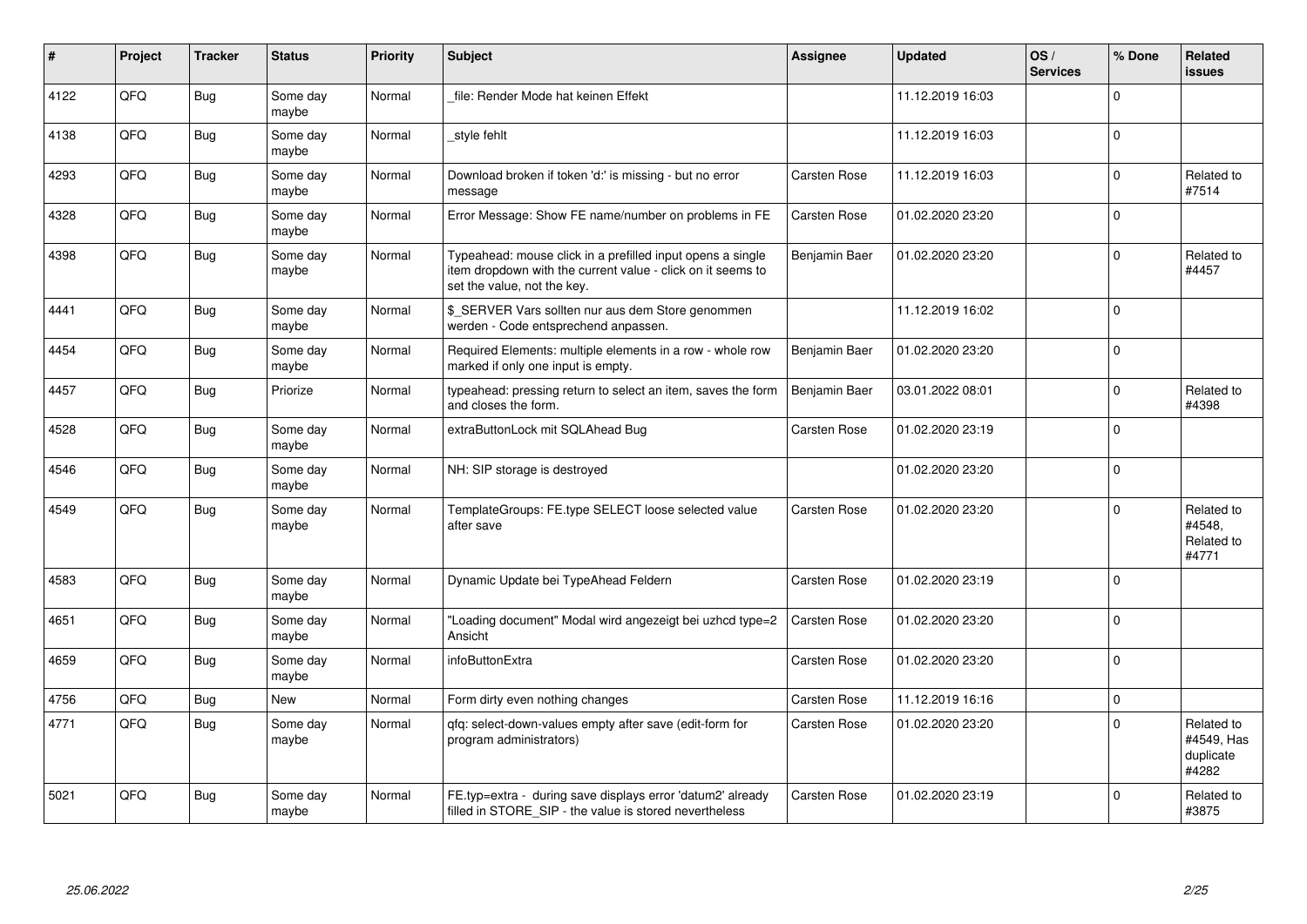| ∦    | Project | <b>Tracker</b> | <b>Status</b>     | <b>Priority</b> | <b>Subject</b>                                                                                                   | <b>Assignee</b>     | <b>Updated</b>   | OS/<br><b>Services</b> | % Done      | Related<br>issues                           |
|------|---------|----------------|-------------------|-----------------|------------------------------------------------------------------------------------------------------------------|---------------------|------------------|------------------------|-------------|---------------------------------------------|
| 5305 | QFQ     | <b>Bug</b>     | New               | Normal          | Upload FormElement: nicht disabled by readonly Form                                                              | <b>Carsten Rose</b> | 16.06.2021 13:43 |                        | 0           | Related to<br>#9347,<br>Related to<br>#9834 |
| 5557 | QFQ     | <b>Bug</b>     | Some day<br>maybe | Normal          | Form load: STORE_RECORD filled, but should be empty                                                              | Carsten Rose        | 01.02.2020 23:19 |                        | $\Omega$    |                                             |
| 5559 | QFQ     | Bug            | New               | Normal          | FE.type = Upload: 'accept' might contain variables                                                               | Carsten Rose        | 11.05.2020 21:23 |                        | $\mathbf 0$ |                                             |
| 5576 | QFQ     | <b>Bug</b>     | New               | Normal          | Using MySQL 'DROP' requires privilege - wich is not really<br>necessary.                                         | Carsten Rose        | 01.02.2020 23:21 |                        | $\Omega$    |                                             |
| 5706 | QFQ     | Bug            | Some day<br>maybe | Normal          | upload: fileDestination needs to be sanatized                                                                    | Carsten Rose        | 01.02.2020 23:19 |                        | $\Omega$    |                                             |
| 5768 | QFQ     | <b>Bug</b>     | Some day<br>maybe | Normal          | '{{pageLanguage:T}}' missing if QFQ is called via api                                                            | Carsten Rose        | 01.02.2020 23:19 |                        | 0           |                                             |
| 5877 | QFQ     | Bug            | Some day<br>maybe | Normal          | FE.type=note:bsColumn strange behaviour                                                                          |                     | 01.02.2020 23:19 |                        | $\Omega$    |                                             |
| 5991 | QFQ     | Bug            | Some day<br>maybe | Normal          | URLs with ' ' or long parameter are problematic                                                                  | Carsten Rose        | 01.02.2020 23:19 |                        | $\Omega$    |                                             |
| 6140 | QFQ     | Bug            | Priorize          | Normal          | QFQ DnD Sort: Locked fields                                                                                      | Benjamin Baer       | 21.03.2022 09:56 |                        | $\mathbf 0$ |                                             |
| 6462 | QFQ     | <b>Bug</b>     | New               | Normal          | File Upload: Nutzlose Fehlermeldung wenn Datei zu gross                                                          | Carsten Rose        | 01.02.2020 23:21 |                        | $\Omega$    | Related to<br>#6139                         |
| 6483 | QFQ     | Bug            | New               | Normal          | R Store funktioniert nicht bei 'Report Notation' im FE                                                           | Carsten Rose        | 01.02.2020 23:21 |                        | $\mathbf 0$ |                                             |
| 6566 | QFQ     | Bug            | Priorize          | Normal          | Link Function 'delete': provided parameter missing on page<br>reload                                             | Benjamin Baer       | 03.01.2022 08:08 |                        | $\Omega$    |                                             |
| 6574 | QFQ     | Bug            | Priorize          | Normal          | qfq.log: Fehlermeldung wurde angezeigt, aber nicht geloggt                                                       | Carsten Rose        | 01.02.2020 10:13 |                        | $\mathbf 0$ |                                             |
| 6677 | QFQ     | Bug            | New               | Normal          | Error message FE Action Element: no/wrong FE reference<br>who cause the problem.                                 | Carsten Rose        | 01.02.2020 23:21 |                        | $\mathbf 0$ |                                             |
| 6912 | QFQ     | <b>Bug</b>     | New               | Normal          | error Message Var 'deadline' already set in SIP - in Form<br>with FE.value={{deadline:R:::{{deadlinePeriod:Y}}}} | Carsten Rose        | 01.02.2020 23:21 |                        | $\Omega$    |                                             |
| 7002 | QFQ     | Bug            | New               | Normal          | Dynamic Update: row does not disappear / appear                                                                  | Carsten Rose        | 01.02.2020 23:22 |                        | $\mathbf 0$ |                                             |
| 7014 | QFQ     | Bug            | New               | Normal          | Sending invalid emails succeeds when<br>debug.redirectAllMailTo is set                                           | Carsten Rose        | 01.02.2020 23:21 |                        | $\Omega$    |                                             |
| 7101 | QFQ     | <b>Bug</b>     | Some day<br>maybe | Normal          | 'form' in SIP and 'report' - breaks                                                                              |                     | 01.02.2020 23:20 |                        | $\mathbf 0$ |                                             |
| 7219 | QFQ     | Bug            | New               | Normal          | typeSheadSql / typeAheadSqlPrefetch: change to curly<br>braces                                                   | Carsten Rose        | 01.02.2020 23:21 |                        | $\mathbf 0$ |                                             |
| 7261 | QFQ     | Bug            | New               | Normal          | Report pathFilename for user without path, only the filename                                                     | Carsten Rose        | 01.02.2020 23:21 |                        | $\mathbf 0$ |                                             |
| 7281 | QFQ     | <b>Bug</b>     | Some day<br>maybe | Normal          | Subrecords: on large screen separator line too short                                                             |                     | 01.02.2020 23:19 |                        | $\mathbf 0$ |                                             |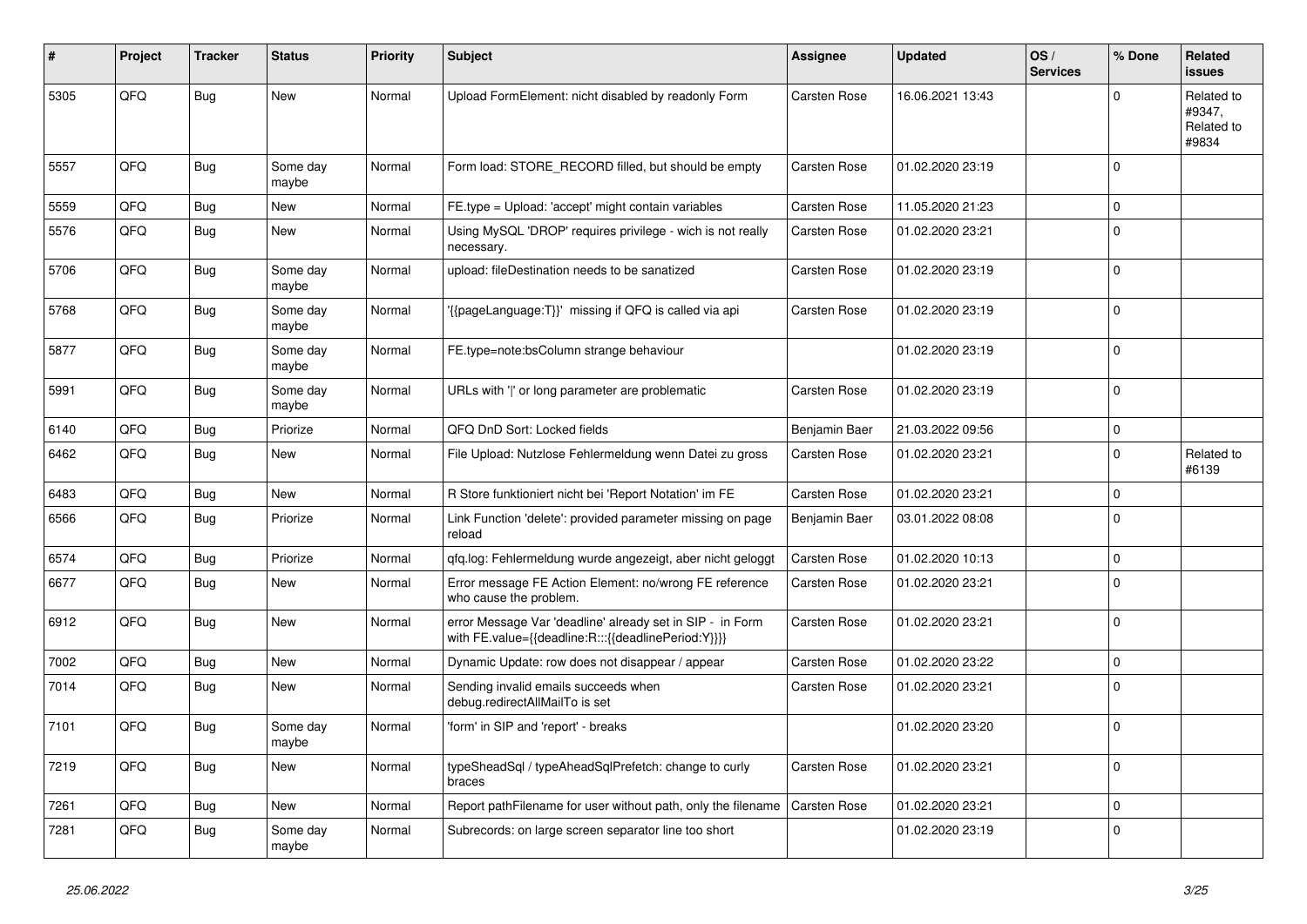| #    | Project | <b>Tracker</b> | <b>Status</b>     | <b>Priority</b> | <b>Subject</b>                                                                                        | Assignee            | <b>Updated</b>   | OS/<br><b>Services</b> | % Done      | Related<br>issues    |
|------|---------|----------------|-------------------|-----------------|-------------------------------------------------------------------------------------------------------|---------------------|------------------|------------------------|-------------|----------------------|
| 7402 | QFQ     | <b>Bug</b>     | Some day<br>maybe | Normal          | thumbnail cache: outdated picture when permission denied<br>and permission resolved.                  |                     | 01.02.2020 23:20 |                        | $\Omega$    |                      |
| 7512 | QFQ     | Bug            | <b>New</b>        | Normal          | FE: inputType=number >> 'pattern' is not respected                                                    | Carsten Rose        | 01.02.2020 23:22 |                        | $\Omega$    |                      |
| 7513 | QFQ     | Bug            | <b>New</b>        | Normal          | Radios not correct aligned                                                                            | Carsten Rose        | 01.02.2020 23:22 |                        | $\Omega$    |                      |
| 7524 | QFQ     | Bug            | New               | Normal          | QFQ throws a 'General Error' if 'fileadmin/protected/log/' is<br>not writeable                        | Carsten Rose        | 01.02.2020 23:22 |                        | $\Omega$    |                      |
| 7547 | QFQ     | <b>Bug</b>     | <b>New</b>        | Normal          | Error Message in afterSave: wrong parameter column<br>reported                                        | Carsten Rose        | 01.02.2020 23:22 |                        | $\Omega$    |                      |
| 7574 | QFQ     | Bug            | <b>New</b>        | Normal          | Substitute error: form element not reported / dont parse<br>Form.note                                 | Carsten Rose        | 01.02.2020 23:21 |                        | $\Omega$    |                      |
| 7616 | QFQ     | <b>Bug</b>     | Priorize          | Normal          | Selectlist with Enum & Dynamic Update                                                                 | Carsten Rose        | 01.02.2020 10:13 |                        | $\Omega$    |                      |
| 7656 | QFQ     | <b>Bug</b>     | Priorize          | Normal          | FE with required, 'pattern' and 'extraButtonLock': always<br>complain about missing value             | Carsten Rose        | 01.02.2020 10:13 |                        | $\Omega$    |                      |
| 7685 | QFQ     | <b>Bug</b>     | New               | Normal          | Open FormElement from QFQ error message and save<br>modified record: error about missing {{formId:F}} | Carsten Rose        | 01.02.2020 23:22 |                        | $\mathbf 0$ |                      |
| 7795 | QFQ     | <b>Bug</b>     | <b>New</b>        | Normal          | Readonly Form: Typeahead-Felder                                                                       | Carsten Rose        | 01.02.2020 23:22 |                        | $\Omega$    |                      |
| 7890 | QFQ     | Bug            | New               | Normal          | FormElement 'required': extraButtonInfo not aligned                                                   | <b>Carsten Rose</b> | 11.06.2021 21:17 |                        | $\Omega$    | Related to<br>#11517 |
| 8037 | OFO     | <b>Bug</b>     | Priorize          | Normal          | FE.type=upload (advanced mode): {{slaveId:V}} missing<br>during dynamic update                        | Carsten Rose        | 01.02.2020 10:13 |                        | $\Omega$    |                      |
| 8049 | QFQ     | Bug            | <b>New</b>        | Normal          | FE.type=note, column 'value': text moves some pixel to top<br>after save                              | Carsten Rose        | 01.02.2020 23:22 |                        | $\Omega$    |                      |
| 8106 | QFQ     | <b>Bug</b>     | Some day<br>maybe | Normal          | Dynamic Update: Feld kann nicht auf empty zurückgesetzt<br>werden                                     | Carsten Rose        | 11.12.2019 16:01 |                        | $\Omega$    |                      |
| 8316 | QFQ     | Bug            | Feedback          | Normal          | Documentation/Behaviour for Nested Queries and<br>Record-Store confusing                              | Nicola Chiapolini   | 20.11.2019 09:14 |                        | $\Omega$    |                      |
| 9013 | QFQ     | <b>Bug</b>     | <b>New</b>        | Normal          | Error in Twig template not handled                                                                    | Carsten Rose        | 20.10.2021 13:43 |                        | $\mathbf 0$ |                      |
| 9020 | QFQ     | <b>Bug</b>     | Some day<br>maybe | Normal          | radio mit buttonClass und dynamicUpdate lassen sich nicht<br>kombinieren                              |                     | 11.12.2019 16:01 |                        | $\Omega$    |                      |
| 9024 | QFQ     | Bug            | Some day<br>maybe | Normal          | QFQ Einarbeitung                                                                                      |                     | 01.02.2020 15:56 |                        | $\Omega$    |                      |
| 9077 | QFQ     | Bug            | New               | Normal          | typeAheadSql: report broken SQL                                                                       | Carsten Rose        | 01.02.2020 23:22 |                        | $\mathbf 0$ |                      |
| 9126 | QFQ     | <b>Bug</b>     | Some dav<br>maybe | Normal          | hidden Form elements are present in page source                                                       |                     | 02.01.2021 18:41 |                        | $\Omega$    |                      |
| 9127 | QFQ     | Bug            | <b>New</b>        | Normal          | Error Message: change 'roll over' color - text not readable                                           | Carsten Rose        | 01.02.2020 23:22 |                        | $\Omega$    |                      |
| 9177 | QFQ     | Bug            | New               | Normal          | Bug? QFQ tries to save an action FE, which has real<br>existing column name                           | Carsten Rose        | 01.02.2020 23:22 |                        | $\Omega$    |                      |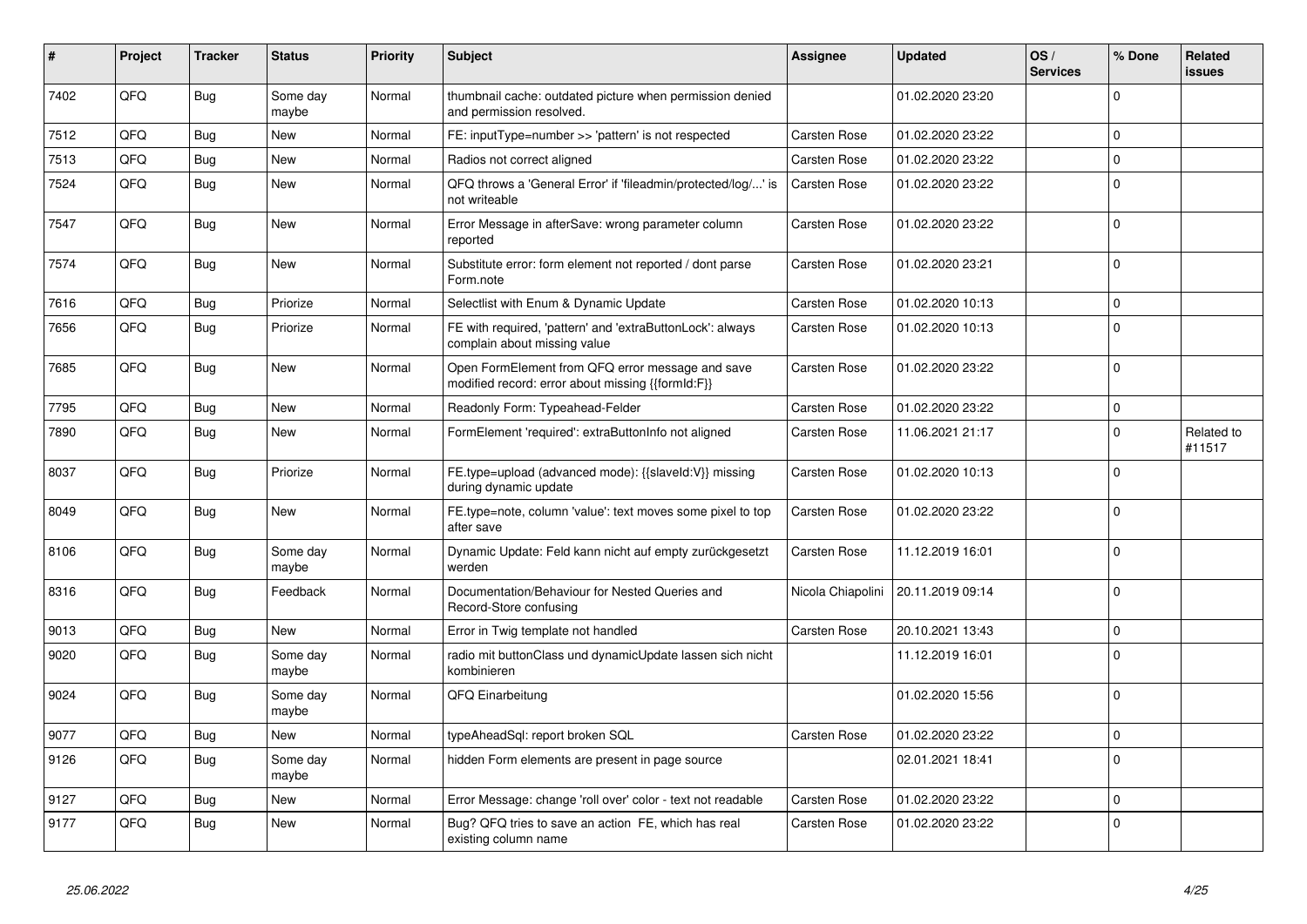| ∦     | Project | <b>Tracker</b> | <b>Status</b>     | <b>Priority</b> | <b>Subject</b>                                                                                           | <b>Assignee</b>     | <b>Updated</b>   | OS/<br><b>Services</b> | % Done      | Related<br><b>issues</b>                                                |
|-------|---------|----------------|-------------------|-----------------|----------------------------------------------------------------------------------------------------------|---------------------|------------------|------------------------|-------------|-------------------------------------------------------------------------|
| 9275  | QFQ     | <b>Bug</b>     | New               | Normal          | autcron: t3 page, which takes to long to respond, is not<br>reported properly                            | Carsten Rose        | 01.02.2020 23:22 |                        | 100         |                                                                         |
| 9281  | QFQ     | <b>Bug</b>     | Some day<br>maybe | Normal          | Allow STRICT TRANS TABLES                                                                                | Carsten Rose        | 02.01.2021 18:43 |                        | $\mathbf 0$ |                                                                         |
| 9317  | QFQ     | <b>Bug</b>     | New               | Normal          | FE.type=note: with dynamic show/hidden an empty label<br>causes trouble                                  | Carsten Rose        | 01.02.2020 23:22 |                        | $\mathbf 0$ |                                                                         |
| 9533  | QFQ     | <b>Bug</b>     | New               | Normal          | FE.type=upload: Check in 'beforeSave' if upload is given                                                 | Carsten Rose        | 01.02.2020 23:22 |                        | $\mathbf 0$ | Related to<br>#11523                                                    |
| 9535  | QFQ     | <b>Bug</b>     | Feedback          | Normal          | Report:  AS '_vertical' - column to wide - vertical >> rot45,<br>rot90                                   | Benjamin Baer       | 01.02.2020 15:56 |                        | $\mathbf 0$ |                                                                         |
| 9669  | QFQ     | <b>Bug</b>     | Some day<br>maybe | Normal          | Checkbox / Template Group: radio/checkbox visible broken<br>after 'add'                                  | Carsten Rose        | 16.06.2021 13:47 |                        | $\mathbf 0$ | Related to<br>#8091                                                     |
| 9691  | QFQ     | <b>Bug</b>     | In Progress       | Normal          | Checkbox: dynamic update > readonly                                                                      | Carsten Rose        | 01.02.2020 23:22 |                        | 50          | Related to<br>#9834                                                     |
| 9773  | QFQ     | Bug            | <b>New</b>        | Normal          | form.parameter.formModeGlobal=requiredOff                                                                | Carsten Rose        | 01.02.2020 15:56 |                        | $\mathbf 0$ |                                                                         |
| 9783  | QFQ     | Bug            | New               | Normal          | Email with special characters                                                                            | Carsten Rose        | 01.02.2020 23:22 |                        | $\mathbf 0$ |                                                                         |
| 9834  | QFQ     | <b>Bug</b>     | Priorize          | Normal          | Input elements with tag 'disabled' are missing on<br>form-submit: server option 'processReadOnly' broken | Carsten Rose        | 07.12.2021 16:43 |                        | $\mathbf 0$ | Related to<br>#9691,<br>Related to<br>#5305, Has<br>duplicate<br>#12331 |
| 9855  | QFQ     | <b>Bug</b>     | New               | Normal          | <b>Required Check</b>                                                                                    |                     | 01.02.2020 15:56 |                        | $\mathbf 0$ |                                                                         |
| 9862  | QFQ     | Bug            | Priorize          | Normal          | Failed writing to sql mail qfq.log should throw an exception                                             | Carsten Rose        | 01.02.2020 10:13 |                        | $\mathbf 0$ |                                                                         |
| 9898  | QFQ     | <b>Bug</b>     | Feedback          | Normal          | Formular trotz Timeout gespeichert                                                                       | Benjamin Baer       | 01.02.2020 15:56 |                        | $\mathbf 0$ |                                                                         |
| 9947  | QFQ     | <b>Bug</b>     | Priorize          | Normal          | Unwanted error message if missing 'typeAheadSqlPrefetch'                                                 | Carsten Rose        | 01.02.2020 10:13 |                        | $\mathbf 0$ |                                                                         |
| 9958  | QFQ     | Bug            | Priorize          | Normal          | Broken subrecord query: no error message                                                                 | Carsten Rose        | 05.02.2021 15:15 |                        | 0           |                                                                         |
| 9975  | QFQ     | <b>Bug</b>     | Priorize          | Normal          | Dropdown Menu: 'r:3' broken                                                                              | Carsten Rose        | 01.02.2020 10:13 |                        | $\mathbf 0$ |                                                                         |
| 10082 | QFQ     | <b>Bug</b>     | New               | Normal          | FE.type=SELECT - 'sanatize' Class                                                                        | Carsten Rose        | 07.05.2020 09:36 |                        | $\mathbf 0$ | Related to<br>#10081                                                    |
| 10322 | QFQ     | Bug            | New               | Normal          | FormElement / Radio: missing column 'enum' >> FE not<br>reported                                         | <b>Carsten Rose</b> | 07.05.2020 09:37 |                        | 0           |                                                                         |
| 10324 | QFQ     | <b>Bug</b>     | New               | Normal          | Excel Export mit Template funktioniert nur, wenn Template<br>vor uid kommt                               |                     | 30.03.2020 11:20 |                        | 0           | Related to<br>#10257                                                    |
| 10588 | QFQ     | <b>Bug</b>     | New               | Normal          | typeahed Tag: Doku anpassen                                                                              | Carsten Rose        | 12.11.2020 23:45 |                        | $\mathbf 0$ |                                                                         |
| 10658 | QFQ     | <b>Bug</b>     | New               | Normal          | processReadOnly broken                                                                                   | Carsten Rose        | 27.05.2020 17:55 |                        | $\mathsf 0$ |                                                                         |
| 10661 | QFQ     | <b>Bug</b>     | In Progress       | Normal          | Typo3 Warnungen                                                                                          | Carsten Rose        | 07.09.2021 13:23 |                        | $\mathbf 0$ | Related to<br>#12440                                                    |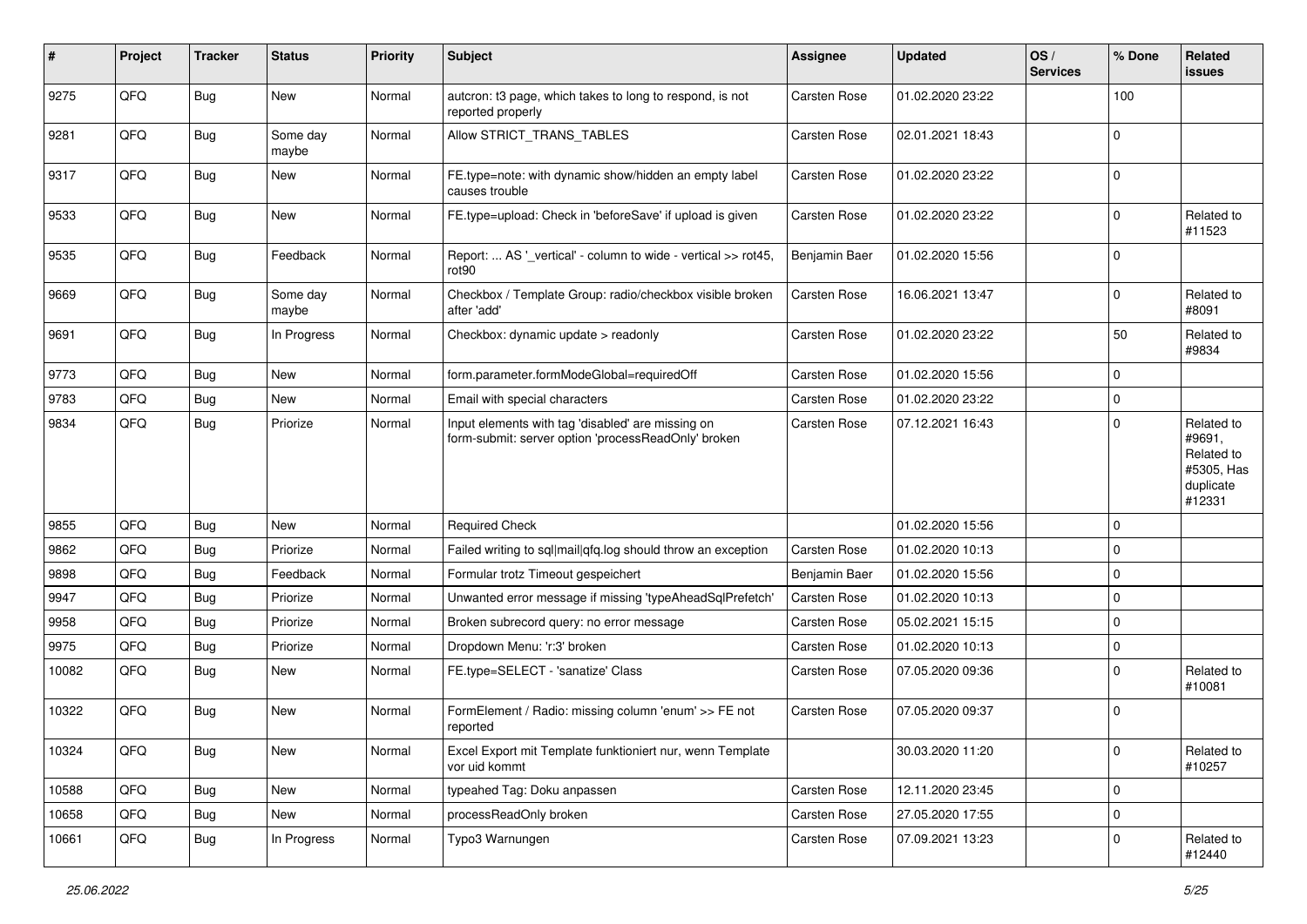| #     | Project | <b>Tracker</b> | <b>Status</b> | <b>Priority</b> | Subject                                                                             | <b>Assignee</b>     | Updated          | OS/<br><b>Services</b> | % Done                  | Related<br><b>issues</b>                                                                                                       |
|-------|---------|----------------|---------------|-----------------|-------------------------------------------------------------------------------------|---------------------|------------------|------------------------|-------------------------|--------------------------------------------------------------------------------------------------------------------------------|
| 10704 | QFQ     | Bug            | New           | Normal          | wkhtml problem rendering fullCalendar.js / fabric.js >><br>successor: puppeteer     | Carsten Rose        | 12.11.2020 23:45 |                        | $\Omega$                | Related to<br>#5024,<br>Related to<br>#4650,<br>Related to<br>#10715                                                           |
| 10759 | QFQ     | Bug            | <b>New</b>    | Normal          | emptyMeansNull - Feld falsch aktualisiert                                           |                     | 12.11.2020 23:45 |                        | 0                       |                                                                                                                                |
| 10890 | QFQ     | Bug            | New           | Normal          | AutoCron hangs                                                                      |                     | 20.07.2020 13:56 |                        | $\mathbf 0$             |                                                                                                                                |
| 10937 | QFQ     | Bug            | <b>New</b>    | Normal          | Fehler mit abhängigen Select- Feldern beim Positionieren                            | <b>Carsten Rose</b> | 12.11.2020 23:45 |                        | 0                       |                                                                                                                                |
| 11239 | QFQ     | Bug            | New           | Normal          | Radiobutton (plain): horizontales Rendern abhängig vom<br>Datentyp in der Datenbank | Carsten Rose        | 30.09.2020 18:37 |                        | 0                       |                                                                                                                                |
| 11347 | QFQ     | Bug            | Feedback      | Normal          | If Bedingungen funktionieren nicht korrekt                                          | Christoph Fuchs     | 21.03.2021 20:37 |                        | 0                       |                                                                                                                                |
| 11517 | QFQ     | <b>Bug</b>     | In Progress   | Normal          | extraButtonInfo Broken for multiple FormElements                                    | Carsten Rose        | 12.05.2022 13:12 |                        | $\mathbf 0$             | Related to<br>#7890,<br>Related to<br>#3811, Has<br>duplicate<br>#10905, Has<br>duplicate<br>#10553, Has<br>duplicate<br>#6779 |
| 11522 | QFQ     | Bug            | <b>New</b>    | Normal          | Aus/Einblenden von Reitern                                                          |                     | 13.11.2020 14:58 |                        | 0                       |                                                                                                                                |
| 11667 | QFQ     | Bug            | New           | Normal          | MySQL mariadb-server-10.3: Incorrect datetime value                                 | <b>Carsten Rose</b> | 03.05.2021 20:48 |                        | $\mathbf 0$             |                                                                                                                                |
| 11668 | QFQ     | Bug            | New           | Normal          | Play function.sql - problem with mysql                                              | Carsten Rose        | 03.05.2021 20:48 |                        | $\mathbf 0$             |                                                                                                                                |
| 11695 | QFQ     | Bug            | <b>New</b>    | Normal          | MultiForm required FE Error                                                         | <b>Carsten Rose</b> | 04.12.2020 13:34 |                        | $\mathbf 0$             |                                                                                                                                |
| 11715 | QFQ     | Bug            | <b>New</b>    | Normal          | acceptZeroAsRequired and requiredOffButMark do not<br>coincide                      |                     | 08.12.2020 12:13 |                        | l 0                     |                                                                                                                                |
| 11752 | QFQ     | Bug            | <b>New</b>    | Normal          | checkbox renders multiple input elements with same name                             | <b>Carsten Rose</b> | 17.12.2020 14:58 |                        | $\mathbf 0$             | Related to<br>#11750                                                                                                           |
| 12040 | QFQ     | Bug            | <b>New</b>    | Normal          | FE Mode 'hidden' für zwei FEs auf einer Zeile                                       | Carsten Rose        | 18.02.2021 10:13 |                        | 0                       |                                                                                                                                |
| 12045 | QFQ     | Bug            | New           | Normal          | templateGroup afterSave FE: Aufruf ohne<br>sqlHonorFormElements funktioniert nicht  | Carsten Rose        | 18.02.2021 16:33 |                        | $\mathbf 0$             |                                                                                                                                |
| 12133 | QFG     | <b>Bug</b>     | New           | Normal          | NPM, phpSpreadSheet aktualisieren                                                   | Carsten Rose        | 15.03.2021 09:04 |                        | $\overline{\mathbf{0}}$ |                                                                                                                                |
| 12187 | QFQ     | <b>Bug</b>     | New           | Normal          | Trigger FormAsFile() via Report: probably problem with multi<br>DB setup            | <b>Carsten Rose</b> | 20.03.2021 21:20 |                        | 0                       |                                                                                                                                |
| 12325 | QFQ     | <b>Bug</b>     | Priorize      | Normal          | MultiDB form.dblndex not working for report syntax                                  | Carsten Rose        | 07.09.2021 13:37 |                        | $\mathbf 0$             | Related to<br>#12145,<br>Related to<br>#12314                                                                                  |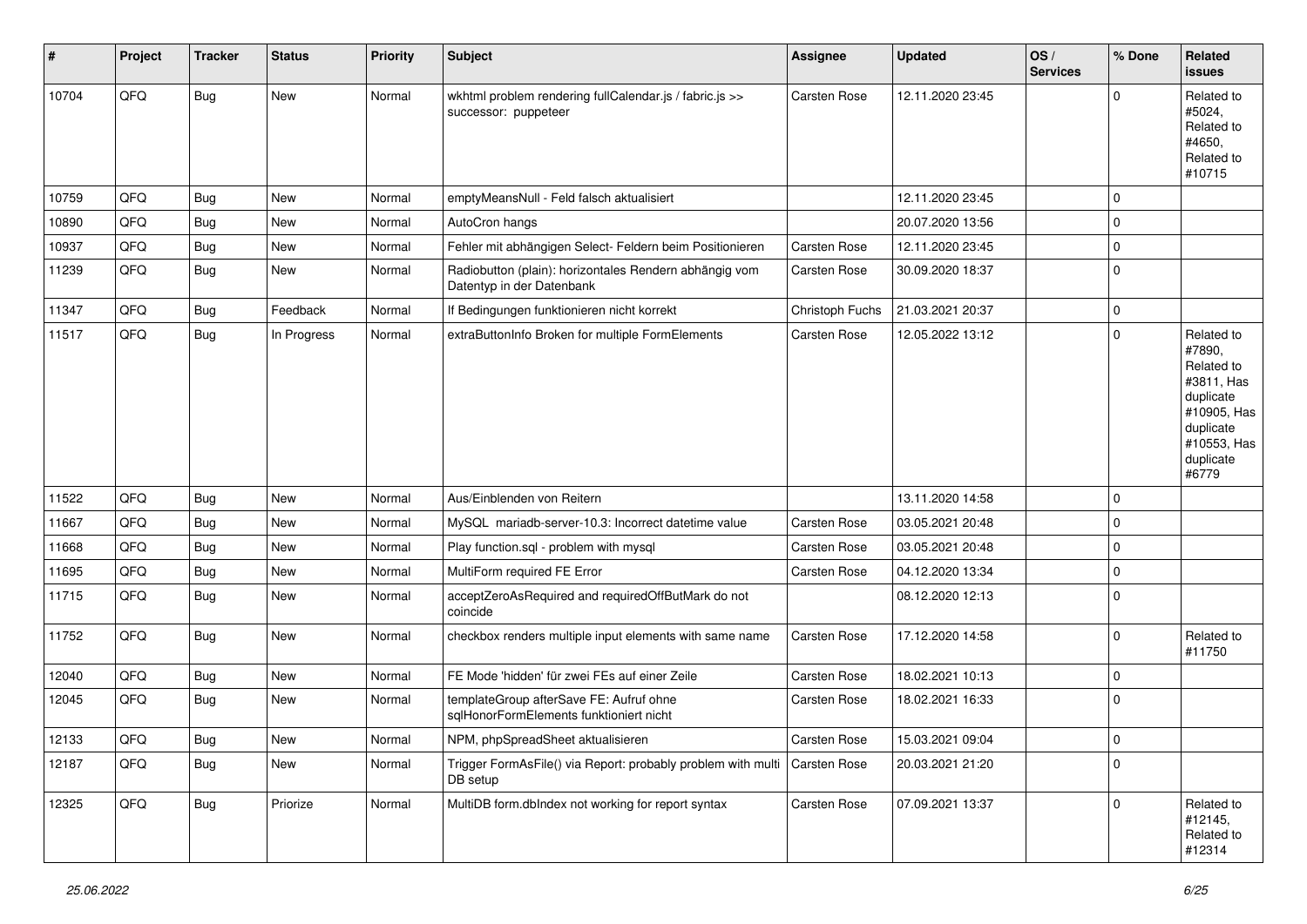| #     | Project | <b>Tracker</b> | <b>Status</b> | <b>Priority</b> | Subject                                                                                                                                             | Assignee            | <b>Updated</b>   | OS/<br><b>Services</b> | % Done      | Related<br><b>issues</b>                         |
|-------|---------|----------------|---------------|-----------------|-----------------------------------------------------------------------------------------------------------------------------------------------------|---------------------|------------------|------------------------|-------------|--------------------------------------------------|
| 12327 | QFQ     | Bug            | <b>New</b>    | Normal          | Copy to clipboard: Glyphicon can not be changed                                                                                                     | Carsten Rose        | 27.12.2021 17:59 |                        | $\Omega$    |                                                  |
| 12512 | QFQ     | Bug            | <b>New</b>    | Normal          | Some MySQL Installation can't use 'stored procedures'                                                                                               | <b>Carsten Rose</b> | 19.03.2022 17:48 |                        | $\mathbf 0$ |                                                  |
| 12520 | QFQ     | Bug            | New           | Normal          | Switch FE User: still active even FE User session expired                                                                                           | Carsten Rose        | 19.03.2022 17:48 |                        | $\Omega$    |                                                  |
| 12546 | QFQ     | Bug            | Feedback      | Normal          | Branch 'Development' - Unit Tests mit dirty workaround<br>angepasst                                                                                 | Carsten Rose        | 19.03.2022 17:48 |                        | $\Omega$    |                                                  |
| 12581 | QFQ     | Bug            | New           | Normal          | Form.forward=close: Record 'new' in new browser tab ><br>save (& close) >> Form is not reloaded with new created<br>record id and stays in mode=new | Carsten Rose        | 19.03.2022 17:48 |                        | 0           |                                                  |
| 12714 | QFQ     | Bug            | <b>New</b>    | Normal          | Conversion of GIF to PDF broken when GIF contains Alpha.                                                                                            | Carsten Rose        | 19.03.2022 17:49 |                        | $\mathbf 0$ |                                                  |
| 12716 | QFQ     | <b>Bug</b>     | New           | Normal          | template group: Pattern only applied to first instance                                                                                              | Carsten Rose        | 19.03.2022 17:47 |                        | $\mathbf 0$ |                                                  |
| 12989 | QFQ     | <b>Bug</b>     | <b>New</b>    | Normal          | empty string does not trigger dynamic update                                                                                                        | Enis Nuredini       | 28.05.2022 11:09 |                        | $\Omega$    |                                                  |
| 13331 | QFQ     | Bug            | New           | Normal          | Multi Form: Clear Icon misplaced                                                                                                                    | <b>Carsten Rose</b> | 19.03.2022 17:47 |                        | $\mathbf 0$ |                                                  |
| 13332 | QFQ     | <b>Bug</b>     | <b>New</b>    | Normal          | Multi Form: Required Felder werden visuell nicht markiert.                                                                                          | Carsten Rose        | 19.03.2022 17:47 |                        | 0           |                                                  |
| 13451 | QFQ     | Bug            | <b>New</b>    | Normal          | Character Counter / Max Character: Problem in Safari                                                                                                | Carsten Rose        | 15.04.2022 17:18 |                        | $\mathbf 0$ |                                                  |
| 13460 | QFQ     | Bug            | New           | Normal          | Doc: Password set/reset  password should not processed<br>with 'html encode'                                                                        | Carsten Rose        | 19.03.2022 17:46 |                        | 0           |                                                  |
| 13528 | QFQ     | Bug            | <b>New</b>    | Normal          | qfq.io > releases: es wird kein neues Release angelegt                                                                                              | Benjamin Baer       | 19.03.2022 17:46 |                        | $\mathbf 0$ |                                                  |
| 13592 | QFQ     | Bug            | New           | Normal          | QFQ Build Queue: das vergeben von Tags klappt nicht. Es<br>werden keine Releases gebaut.                                                            | Carsten Rose        | 19.03.2022 17:45 |                        | $\Omega$    |                                                  |
| 13647 | QFQ     | Bug            | <b>New</b>    | Normal          | Autofocus funktioniert nicht auf Chrome                                                                                                             | Benjamin Baer       | 19.03.2022 17:44 |                        | $\mathbf 0$ |                                                  |
| 13659 | QFQ     | <b>Bug</b>     | New           | Normal          | wrong sanitize class applied to R-store                                                                                                             | Carsten Rose        | 15.01.2022 14:23 |                        | $\mathbf 0$ |                                                  |
| 13689 | QFQ     | Bug            | New           | Normal          | Enter auf Eingabefeld mit ungültigem Wert führt zu blurry<br>Seite                                                                                  | Enis Nuredini       | 28.05.2022 10:53 |                        | $\Omega$    | Related to<br>#14245, Has<br>duplicate<br>#11891 |
| 13706 | QFQ     | <b>Bug</b>     | <b>New</b>    | Normal          | Wrong CheckType in FieldElement LastStatus of Form Cron                                                                                             | <b>Carsten Rose</b> | 21.01.2022 18:20 |                        | $\Omega$    |                                                  |
| 13767 | QFQ     | Bug            | Feedback      | Normal          | date/time-picker: required shows up/down button orange                                                                                              | Enis Nuredini       | 16.05.2022 23:16 |                        | $\Omega$    |                                                  |
| 13899 | QFQ     | Bug            | ToDo          | Normal          | Selenium: zum laufen bringen                                                                                                                        | Enis Nuredini       | 25.03.2022 10:24 |                        | $\Omega$    |                                                  |
| 13943 | QFQ     | <b>Bug</b>     | Priorize      | Normal          | unable to find formgroup                                                                                                                            | Enis Nuredini       | 28.05.2022 11:03 |                        | $\mathbf 0$ |                                                  |
| 14077 | QFQ     | <b>Bug</b>     | New           | Normal          | As link: Attribute 'class' missing by r:1 and r:3 - but should<br>set                                                                               | <b>Carsten Rose</b> | 28.05.2022 11:02 |                        | $\Omega$    | Related to<br>#5342,<br>Related to<br>#4343      |
| 14091 | QFQ     | Bug            | New           | Normal          | inconsistent template path for twig                                                                                                                 | Carsten Rose        | 19.04.2022 18:36 |                        | $\mathbf 0$ |                                                  |
| 14175 | QFQ     | <b>Bug</b>     | In Progress   | Normal          | Opening a form with no QFQ Session cookie fails                                                                                                     | Carsten Rose        | 03.06.2022 10:40 |                        | $\mathbf 0$ |                                                  |
| 14233 | QFQ     | <b>Bug</b>     | New           | Normal          | AS _link: question - HTML is not rendered                                                                                                           | Carsten Rose        | 28.05.2022 11:02 |                        | $\mathbf 0$ |                                                  |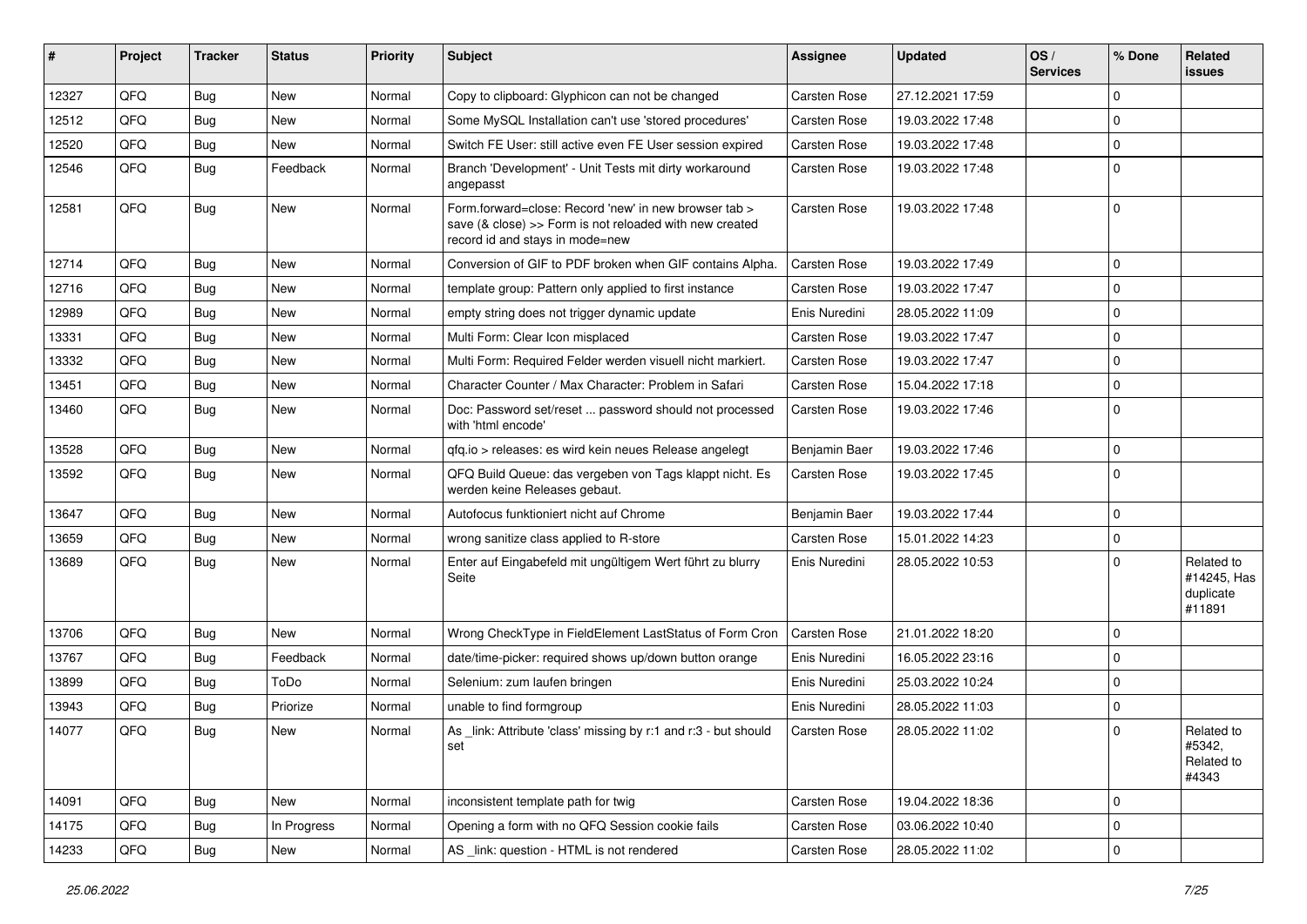| $\#$  | Project | <b>Tracker</b> | <b>Status</b>     | <b>Priority</b> | <b>Subject</b>                                                                                         | Assignee      | <b>Updated</b>   | OS/<br><b>Services</b> | % Done      | <b>Related</b><br><b>issues</b>              |
|-------|---------|----------------|-------------------|-----------------|--------------------------------------------------------------------------------------------------------|---------------|------------------|------------------------|-------------|----------------------------------------------|
| 14245 | QFQ     | Bug            | <b>New</b>        | Normal          | Form Save Btn bleibt disabled wenn Datumsfeld über<br>Datepicker geändert                              | Enis Nuredini | 27.05.2022 13:45 |                        | $\Omega$    | Related to<br>#13689                         |
| 14283 | QFQ     | <b>Bug</b>     | Priorize          | Normal          | HEIC / HEIF convert doesn't trigger                                                                    | Carsten Rose  | 19.06.2022 16:37 |                        | $\mathbf 0$ |                                              |
| 14303 | QFQ     | Bug            | ToDo              | Normal          | datetime broken with picker                                                                            | Enis Nuredini | 17.06.2022 09:02 |                        | $\mathbf 0$ | Related to<br>#12630                         |
| 14304 | QFQ     | Bug            | New               | Normal          | table sorter view safer does not work                                                                  | Carsten Rose  | 10.06.2022 11:49 |                        | $\Omega$    |                                              |
| 14305 | QFQ     | Bug            | <b>New</b>        | Normal          | Inline Report editing does not create history entries                                                  | Carsten Rose  | 10.06.2022 11:55 |                        | $\mathbf 0$ |                                              |
| 14322 | QFQ     | Bug            | <b>New</b>        | Normal          | Form Load: by default no scroll (save & close should be<br>visible)                                    | Enis Nuredini | 15.06.2022 14:12 |                        | $\Omega$    | Related to<br>#14321,<br>Related to<br>#6232 |
| 14323 | OFQ     | <b>Bug</b>     | In Progress       | Normal          | Report: render=both single - no impact                                                                 | Carsten Rose  | 19.06.2022 18:31 |                        | $\Omega$    |                                              |
| 14377 | QFQ     | Bug            | <b>New</b>        | Normal          | Documentation > General Tips: white page after migration                                               | Enis Nuredini | 19.06.2022 16:37 |                        | $\Omega$    |                                              |
| 3061  | QFQ     | Bug            | Some day<br>maybe | High            | winstitute: mysql connection durcheinander - nmhp17<br>(ag7)/QFQ arbeitet mit DB/Tabellen von biostat. | Carsten Rose  | 03.05.2021 21:14 |                        | $\Omega$    |                                              |
| 3109  | QFQ     | <b>Bug</b>     | Some day<br>maybe | High            | RealUrl: Links werden nicht korrekt gerendert                                                          | Carsten Rose  | 03.05.2021 21:14 |                        | $\Omega$    |                                              |
| 3570  | QFQ     | Bug            | Some day<br>maybe | High            | Formular mit prmitnew/permitEdit=Always wird nicht<br>aufgerufen (ist leer)                            | Carsten Rose  | 03.05.2021 21:14 |                        | $\Omega$    |                                              |
| 4279  | QFQ     | Bug            | Some day<br>maybe | High            | config.linkVars lost                                                                                   | Carsten Rose  | 03.05.2021 21:14 |                        | $\Omega$    |                                              |
| 5221  | QFQ     | Bug            | <b>New</b>        | High            | Download Dialog: Bleibt stehen in FF wenn Datei<br>automatisch gespeichert wird.                       | Carsten Rose  | 03.05.2021 21:14 |                        | $\Omega$    |                                              |
| 5459  | QFQ     | Bug            | <b>New</b>        | High            | Multi DB: spread system tables between 'QFQ' and<br>'Data'-DB                                          | Carsten Rose  | 03.05.2021 21:14 |                        | $\Omega$    | Related to<br>#4720                          |
| 6116  | QFQ     | <b>Bug</b>     | Priorize          | High            | value of checkbox not saved                                                                            | Carsten Rose  | 07.12.2021 17:19 |                        | $\Omega$    |                                              |
| 7650  | QFQ     | Bug            | New               | High            | Optional do not show 'required' sign on FormElement                                                    | Carsten Rose  | 03.05.2021 21:14 |                        | $\Omega$    |                                              |
| 7899  | QFQ     | <b>Bug</b>     | New               | High            | Fe.type=password / retype / required: always complain<br>about missing value                           | Carsten Rose  | 03.05.2021 21:14 |                        | $\Omega$    |                                              |
| 8083  | QFQ     | <b>Bug</b>     | <b>New</b>        | High            | FormEditor: primary table list does not respect<br>'indexDb={{indexData:Y}}'                           | Carsten Rose  | 03.05.2021 21:14 |                        | $\Omega$    | Has<br>duplicate<br>#6678                    |
| 8431  | QFQ     | <b>Bug</b>     | <b>New</b>        | High            | autocron.php with wrong path                                                                           | Carsten Rose  | 03.05.2021 21:14 |                        | $\mathbf 0$ |                                              |
| 8668  | QFQ     | <b>Bug</b>     | New               | High            | Pill disabled: dyamic mode 'hidden' not respected - FE is still<br>required                            | Carsten Rose  | 03.05.2021 21:14 |                        | $\Omega$    |                                              |
| 8891  | QFQ     | Bug            | New               | High            | formSubmitLog: do not log passwords                                                                    | Enis Nuredini | 25.03.2022 09:06 |                        | $\mathbf 0$ |                                              |
| 9121  | QFQ     | Bug            | Priorize          | High            | sip links have r and dblndexData set                                                                   | Carsten Rose  | 12.06.2021 10:41 |                        | $\mathbf 0$ |                                              |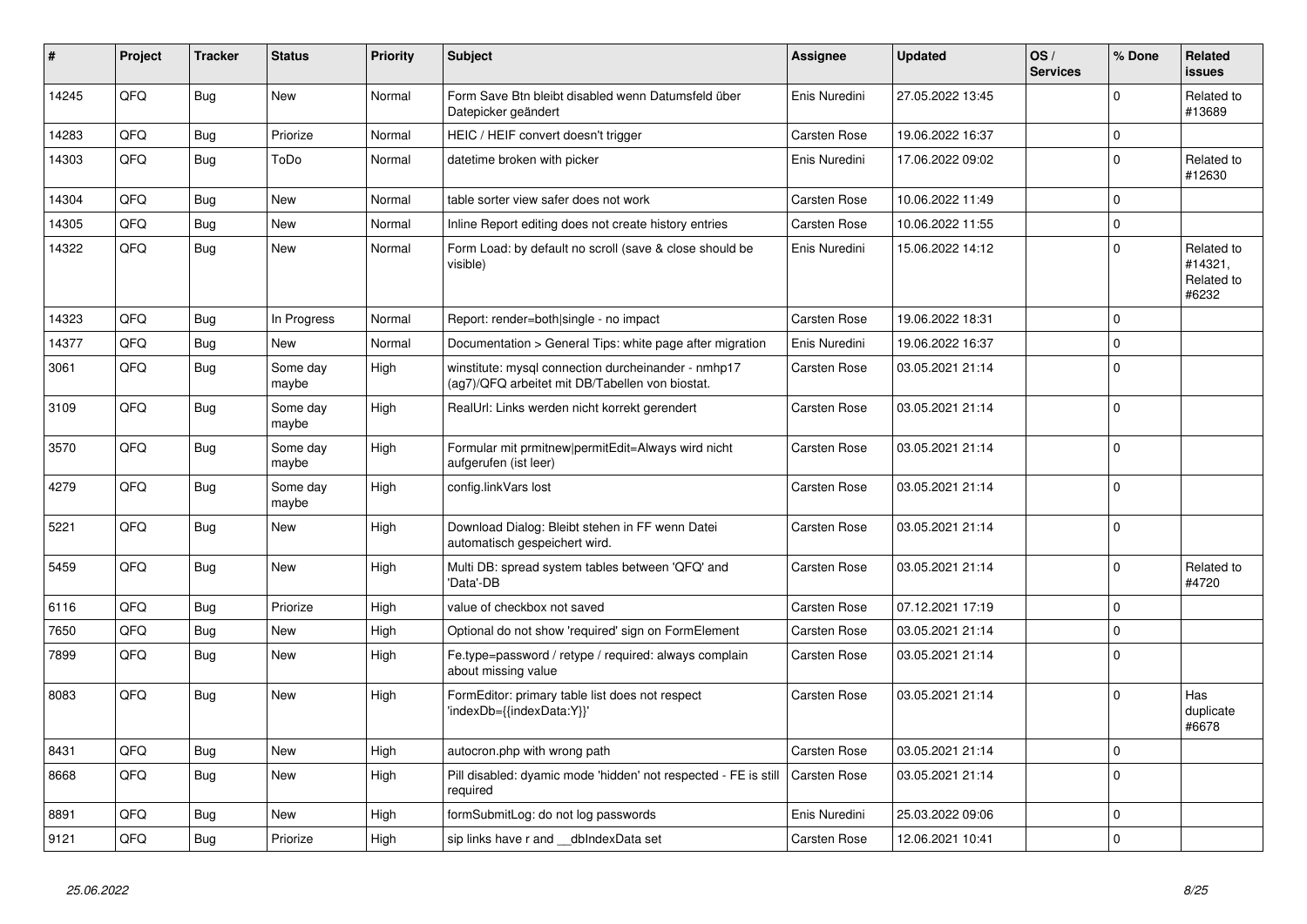| #     | Project | <b>Tracker</b> | <b>Status</b> | <b>Priority</b> | <b>Subject</b>                                                                          | Assignee            | <b>Updated</b>   | OS/<br><b>Services</b> | % Done      | Related<br><b>issues</b>                                             |
|-------|---------|----------------|---------------|-----------------|-----------------------------------------------------------------------------------------|---------------------|------------------|------------------------|-------------|----------------------------------------------------------------------|
| 9347  | QFQ     | Bug            | <b>New</b>    | High            | FE.type=upload with dynamic show/hidden: required not<br>detected                       | Carsten Rose        | 12.06.2021 10:40 |                        | $\Omega$    | Related to<br>#5305.<br>Related to<br>#12398                         |
| 9531  | QFQ     | <b>Bug</b>     | New           | High            | FE File: Dynamic Update / modeSql / required detected even<br>it not set                | <b>Carsten Rose</b> | 11.06.2021 20:32 |                        | $\mathbf 0$ | Related to<br>#12398                                                 |
| 9789  | QFQ     | Bug            | In Progress   | High            | Record Lock: release to early on 'leave page'                                           | Carsten Rose        | 10.01.2022 09:25 |                        | 100         | Related to<br>#10081.<br>Related to<br>#9173,<br>Related to<br>#8702 |
| 10081 | QFQ     | Bug            | New           | High            | Stale record lock after 'forbidden' character                                           | Carsten Rose        | 03.05.2021 21:12 |                        | $\Omega$    | Related to<br>#10082,<br>Related to<br>#9789                         |
| 10506 | QFQ     | <b>Bug</b>     | New           | High            | Template Group broken on MultiDB instance                                               | Carsten Rose        | 03.05.2021 21:12 |                        | $\Omega$    | Related to<br>#10505                                                 |
| 10508 | QFQ     | <b>Bug</b>     | <b>New</b>    | High            | Multi Form broken on Multi DB Instance                                                  | Carsten Rose        | 03.05.2021 21:12 |                        | $\mathbf 0$ |                                                                      |
| 10640 | QFQ     | <b>Bug</b>     | New           | High            | TypeAhead Tag: FE editierbar trotz readOnly                                             | Carsten Rose        | 03.05.2021 21:12 |                        | $\mathbf 0$ |                                                                      |
| 10766 | QFQ     | <b>Bug</b>     | New           | High            | Radiobutton / parameter.buttonClass=btn-default: dynamic<br>update                      |                     | 03.05.2021 21:12 |                        | $\Omega$    | Related to<br>#11237                                                 |
| 11057 | QFQ     | <b>Bug</b>     | New           | High            | Checkboxes ohne span.checkmark im Report werden<br>ausgeblendet                         | Benjamin Baer       | 03.05.2021 21:12 |                        | $\Omega$    | Related to<br>#11039                                                 |
| 11237 | QFQ     | Bug            | New           | High            | Radiobutton / parameter.buttonClass= btn-default - kein dirty<br>Trigger                | Benjamin Baer       | 03.05.2021 21:12 |                        | $\Omega$    | Related to<br>#10766                                                 |
| 11630 | QFQ     | Bug            | Feedback      | High            | Bitte check ob CALL() in 20.11.0 noch so funktioniert wie in<br>20.4.1                  | Enis Nuredini       | 28.05.2022 13:45 |                        | $\Omega$    | Related to<br>#11325                                                 |
| 12066 | QFQ     | <b>Bug</b>     | <b>New</b>    | High            | enterAsSubmit: Forward wird nicht ausgeführt                                            | Enis Nuredini       | 29.05.2022 09:23 |                        | $\Omega$    |                                                                      |
| 12395 | QFQ     | Bug            | ToDo          | High            | QFQ Function: Result two times shown                                                    | Carsten Rose        | 18.02.2022 08:59 |                        | $\pmb{0}$   |                                                                      |
| 12463 | QFQ     | Bug            | ToDo          | High            | QFQ Function: 'function' and 'sql' on same level - output of<br>sql is shown two times. | Carsten Rose        | 15.12.2021 16:31 |                        | $\Omega$    |                                                                      |
| 12508 | QFQ     | <b>Bug</b>     | In Progress   | High            | qfq Form: sendMail                                                                      | Karin Niffeler      | 19.03.2022 17:48 |                        | $\mathbf 0$ |                                                                      |
| 12513 | QFQ     | <b>Bug</b>     | New           | High            | Implement server side check of maxlength                                                | Carsten Rose        | 07.12.2021 17:19 |                        | $\mathbf 0$ |                                                                      |
| 12670 | QFQ     | <b>Bug</b>     | <b>New</b>    | High            | Dropdown-Menu classes können nicht mehr angegeben<br>werden                             | Carsten Rose        | 07.12.2021 17:19 |                        | $\Omega$    |                                                                      |
| 12702 | QFQ     | Bug            | New           | High            | templateGroup: broken in multiDb Setup                                                  | Carsten Rose        | 14.12.2021 16:02 |                        | $\Omega$    |                                                                      |
| 12974 | QFQ     | Bug            | <b>New</b>    | High            | Sanitize Queries in Action-Elements                                                     | Carsten Rose        | 07.12.2021 17:19 |                        | $\Omega$    |                                                                      |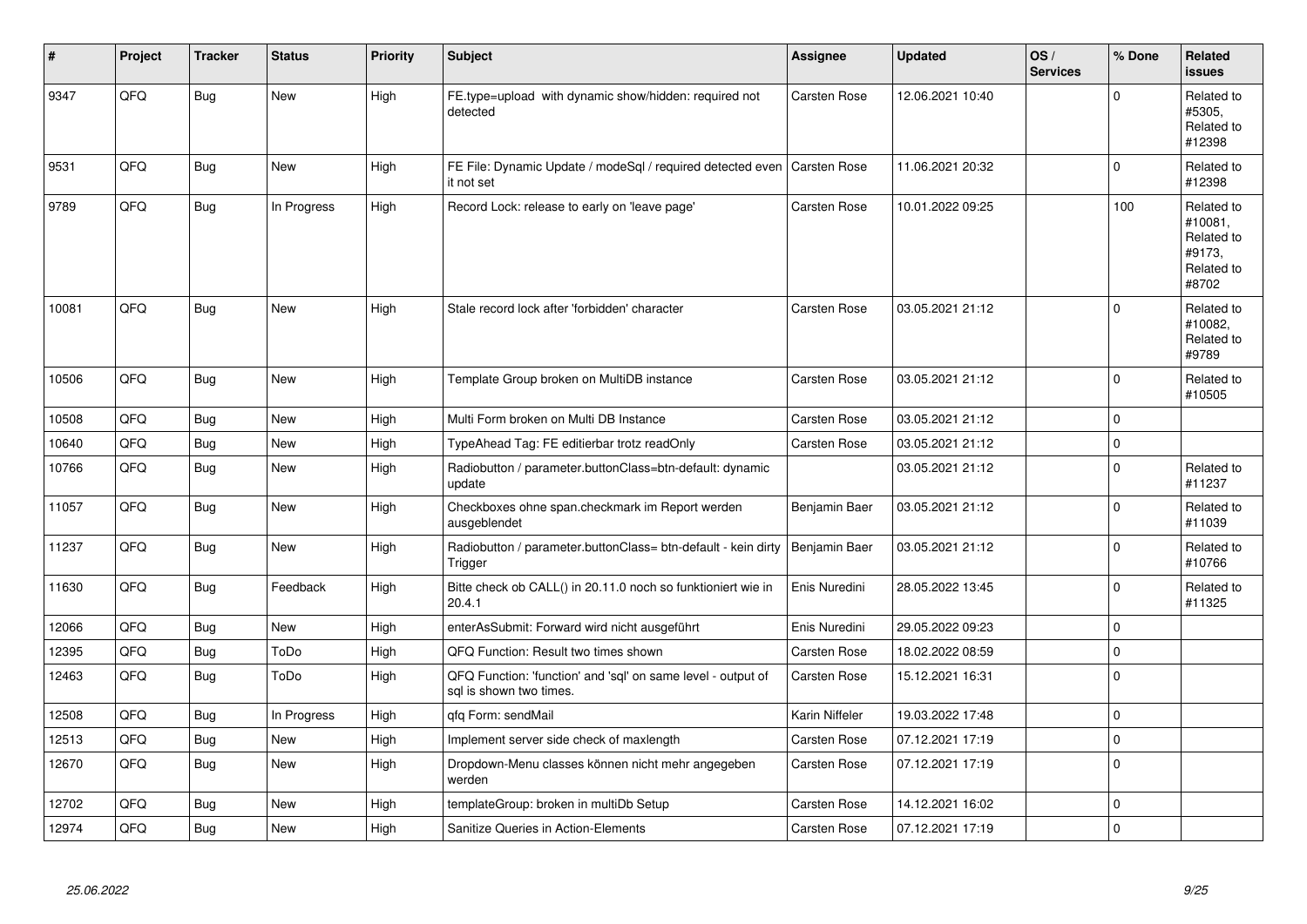| $\vert$ # | Project | <b>Tracker</b> | <b>Status</b>     | <b>Priority</b> | <b>Subject</b>                                                                                              | Assignee      | <b>Updated</b>   | OS/<br><b>Services</b> | % Done      | Related<br><b>issues</b>                    |
|-----------|---------|----------------|-------------------|-----------------|-------------------------------------------------------------------------------------------------------------|---------------|------------------|------------------------|-------------|---------------------------------------------|
| 13716     | QFQ     | <b>Bug</b>     | New               | High            | Firefox ask to store username/password                                                                      | Enis Nuredini | 30.05.2022 09:31 |                        | $\mathbf 0$ | Related to<br>#13827                        |
| 9173      | QFQ     | <b>Bug</b>     | Priorize          | Urgent          | Stale Record Lock: Firefox                                                                                  | Carsten Rose  | 03.05.2021 21:14 |                        | $\mathbf 0$ | Related to<br>#9789                         |
| 9534      | QFQ     | <b>Bug</b>     | Priorize          | Urgent          | FE.type=upload: 'Unknown Mode: ID"                                                                          | Carsten Rose  | 03.05.2021 21:14 |                        | $\mathsf 0$ | Related to<br>#9532                         |
| 12468     | QFQ     | Bug            | New               | Urgent          | Form: update Form.title after save                                                                          | Carsten Rose  | 03.05.2021 21:12 |                        | $\mathbf 0$ |                                             |
| 12545     | QFQ     | <b>Bug</b>     | New               | Urgent          | sql.log not created / updated                                                                               | Carsten Rose  | 14.12.2021 16:02 |                        | $\pmb{0}$   |                                             |
| 3273      | QFQ     | Feature        | Some day<br>maybe | Low             | Dirty Flag in Form                                                                                          | Carsten Rose  | 11.12.2019 16:02 |                        | $\mathbf 0$ |                                             |
| 3537      | QFQ     | Feature        | Some day<br>maybe | Low             | SHOW COLUMNS FROM tableName - Extend '{{!'<br>definition                                                    | Carsten Rose  | 11.12.2019 16:02 |                        | $\mathbf 0$ |                                             |
| 3567      | QFQ     | Feature        | Some day<br>maybe | Low             | 'Save', 'Close', 'New' als FormElement                                                                      |               | 11.12.2019 16:02 |                        | $\mathbf 0$ |                                             |
| 955       | QFQ     | Feature        | Some day<br>maybe | Normal          | QF: Notizen vor/nach dem Form                                                                               |               | 01.02.2020 23:20 |                        | $\mathbf 0$ |                                             |
| 1234      | QFQ     | Feature        | Some day<br>maybe | Normal          | QF: Record numbering: Im Grid soll in Spalte 1optional die<br>laufende Nummer der Records angezeigt werden. |               | 01.02.2020 23:20 |                        | $\mathbf 0$ |                                             |
| 1251      | QFQ     | Feature        | Some day<br>maybe | Normal          | QF: Combo                                                                                                   |               | 11.12.2019 16:03 |                        | $\pmb{0}$   |                                             |
| 1253      | QFQ     | Feature        | Some day<br>maybe | Normal          | QF: Colorpicker                                                                                             |               | 11.12.2019 16:03 |                        | $\pmb{0}$   |                                             |
| 1510      | QFQ     | Feature        | Some day<br>maybe | Normal          | jquery von google laden, falls das nicht geht lokal                                                         |               | 11.12.2019 16:03 |                        | $\mathbf 0$ |                                             |
| 1623      | QFQ     | Feature        | Some day<br>maybe | Normal          | RealURL                                                                                                     |               | 11.12.2019 16:03 |                        | 30          |                                             |
| 1635      | QFQ     | Feature        | Some day<br>maybe | Normal          | QFQ Extension content record: weitere Optionen<br>einblenden.                                               | Carsten Rose  | 11.12.2019 16:03 |                        | $\pmb{0}$   |                                             |
| 1946      | QFQ     | Feature        | Some day<br>maybe | Normal          | Kontrolle ob der ReadOnly Modus bei den<br>Formularelementen korrekt implementiert ist                      | Carsten Rose  | 11.12.2019 16:03 |                        | $\mathbf 0$ |                                             |
| 2084      | QFQ     | Feature        | Some day<br>maybe | Normal          | Mailto mit encryption: Subrecord                                                                            | Carsten Rose  | 11.12.2019 16:03 |                        | $\mathsf 0$ | Related to<br>#2082                         |
| 2361      | QFQ     | Feature        | <b>New</b>        | Normal          | Logging wer/wann/wo welches Formular aufgerufen hat                                                         | Carsten Rose  | 11.12.2019 16:15 |                        | $\mathbf 0$ | Related to<br>#4432,<br>Related to<br>#7480 |
| 2950      | QFQ     | Feature        | Some day<br>maybe | Normal          | Inhalt QFQ Records als File                                                                                 |               | 11.12.2019 16:03 |                        | $\mathsf 0$ |                                             |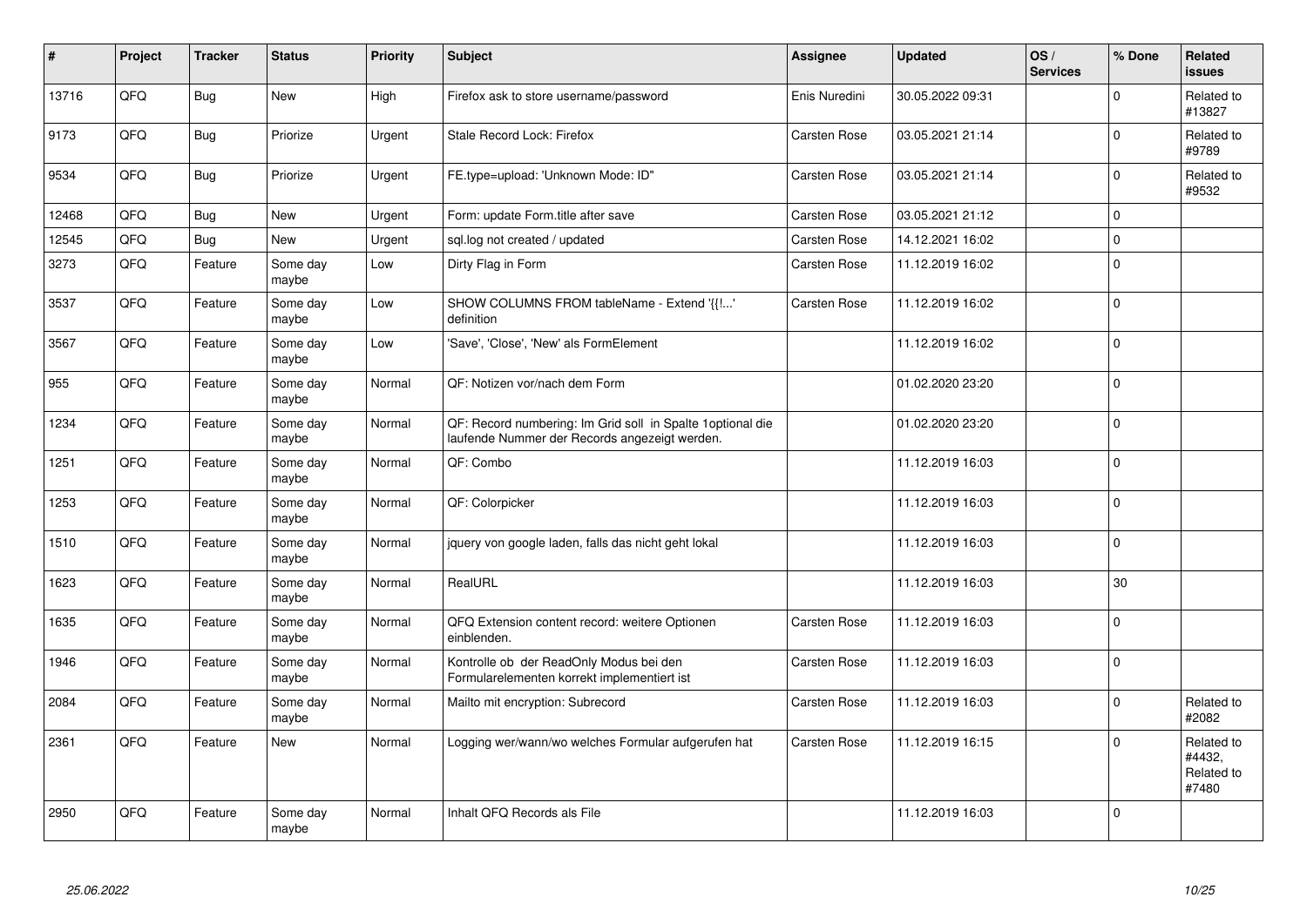| #    | Project | <b>Tracker</b> | <b>Status</b>     | <b>Priority</b> | Subject                                                                                                            | <b>Assignee</b> | <b>Updated</b>   | OS/<br><b>Services</b> | % Done         | Related<br>issues                           |
|------|---------|----------------|-------------------|-----------------|--------------------------------------------------------------------------------------------------------------------|-----------------|------------------|------------------------|----------------|---------------------------------------------|
| 2995 | QFQ     | Feature        | Some day<br>maybe | Normal          | Dropdown JQuery Plugin: 'chosen' - Moeglichkeit um Select<br>Listen mehr Funktion zu geben. Kein Bootstrap noetig. | Carsten Rose    | 11.12.2019 16:03 |                        | $\Omega$       |                                             |
| 3216 | QFQ     | Feature        | Some day<br>maybe | Normal          | dynamic update für checkbox label2                                                                                 | Carsten Rose    | 11.12.2019 16:03 |                        | $\Omega$       | Related to<br>#2081                         |
| 3267 | QFQ     | Feature        | Some day<br>maybe | Normal          | 2 Forms auf einer Seite: real + Read only                                                                          | Carsten Rose    | 11.12.2019 16:03 |                        | $\Omega$       |                                             |
| 3285 | QFQ     | Feature        | Some day<br>maybe | Normal          | Zeichenlimit pro Feld: textarea / editor                                                                           | Carsten Rose    | 11.12.2019 16:02 |                        | $\Omega$       |                                             |
| 3291 | QFQ     | Feature        | Some day<br>maybe | Normal          | AutoCron websiteToken                                                                                              | Carsten Rose    | 11.12.2019 16:02 |                        | $\Omega$       | Related to<br>#4250                         |
| 3331 | QFQ     | Feature        | Some day<br>maybe | Normal          | Default Tooltip fuer _page? Links: mit Form und Record ID                                                          | Carsten Rose    | 11.12.2019 16:02 |                        | $\Omega$       |                                             |
| 3332 | QFQ     | Feature        | Some day<br>maybe | Normal          | Uploads: Thumbnails, Details zum hochgeladenen File                                                                | Carsten Rose    | 11.12.2019 16:02 |                        | $\Omega$       | Related to<br>#3264,<br>Related to<br>#5333 |
| 3350 | QFQ     | Feature        | Some day<br>maybe | Normal          | FormEditor: Hilfetext hinter 'checktype'                                                                           | Carsten Rose    | 11.12.2019 16:02 |                        | $\Omega$       |                                             |
| 3385 | QFQ     | Feature        | Some day<br>maybe | Normal          | templateGroup: insert/update/delete non primary records                                                            | Carsten Rose    | 11.12.2019 16:02 |                        | $\Omega$       |                                             |
| 3402 | QFQ     | Feature        | Some day<br>maybe | Normal          | Syntax Highlighting via CodeMirror                                                                                 | Carsten Rose    | 11.12.2019 16:02 |                        | 100            | Related to<br>#3207                         |
| 3415 | QFQ     | Feature        | Some day<br>maybe | Normal          | FE Login Box Templatefile                                                                                          | Benjamin Baer   | 11.12.2019 16:02 |                        | $\overline{0}$ |                                             |
| 3432 | QFQ     | Feature        | New               | Normal          | subrecord: dynamicUpdate                                                                                           | Carsten Rose    | 11.06.2020 21:10 |                        | $\Omega$       | Related to<br>#5691                         |
| 3457 | QFQ     | Feature        | Some day<br>maybe | Normal          | LDAP: concat multi values to one single entry                                                                      | Carsten Rose    | 11.12.2019 16:02 |                        | $\Omega$       |                                             |
| 3458 | QFQ     | Feature        | Some day<br>maybe | Normal          | Display 'Edit Form Element'-Checkbox on form: should<br>depend on FE Group                                         | Carsten Rose    | 11.12.2019 16:02 |                        | $\Omega$       | Related to<br>#3447                         |
| 3495 | QFQ     | Feature        | Some day<br>maybe | Normal          | Predifined Parameter werden nicht in '+' (add new record)<br>SIP gerendert.                                        |                 | 11.12.2019 16:02 |                        | $\Omega$       |                                             |
| 3504 | QFQ     | Feature        | New               | Normal          | Logging: welche Action FEs werden wann wie ausgefuehrt                                                             | Carsten Rose    | 01.02.2020 23:21 |                        | $\Omega$       | Related to<br>#5458,<br>Related to<br>#4092 |
| 3617 | QFQ     | Feature        | Some day<br>maybe | Normal          | Load javascripts at bottom                                                                                         |                 | 11.12.2019 16:02 |                        | 0              |                                             |
| 3646 | QFQ     | Feature        | Some day<br>maybe | Normal          | Moeglichkeit HTML Tags in Reports auszugeben (zu<br>enkodieren: htmlspecialchars)                                  |                 | 11.12.2019 16:02 |                        | $\Omega$       | Related to<br>#14320                        |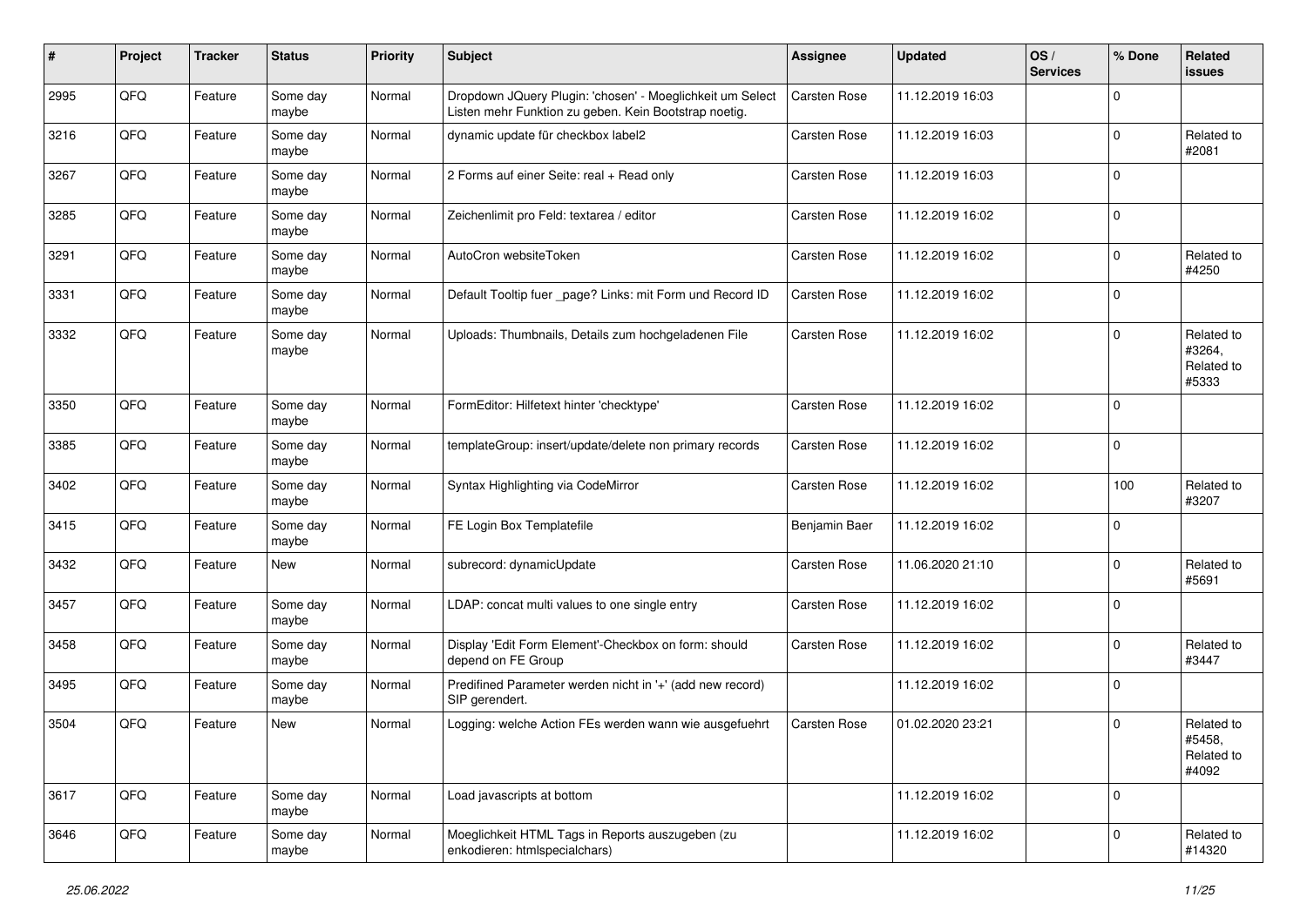| #    | Project | <b>Tracker</b> | <b>Status</b>     | <b>Priority</b> | <b>Subject</b>                                                                                                                                           | <b>Assignee</b>     | <b>Updated</b>   | OS/<br><b>Services</b> | % Done      | Related<br><b>issues</b>                    |
|------|---------|----------------|-------------------|-----------------|----------------------------------------------------------------------------------------------------------------------------------------------------------|---------------------|------------------|------------------------|-------------|---------------------------------------------|
| 3666 | QFQ     | Feature        | Some day<br>maybe | Normal          | a) Performance Messung: mysql_real_escape_string() im<br>Vergleich zu str_replace(), b) doppeltes Aufrufen von<br>mysql_real_escape_string()             | Carsten Rose        | 11.12.2019 16:02 |                        | $\Omega$    |                                             |
| 3677 | QFQ     | Feature        | Some day<br>maybe | Normal          | wkhtmltopdf: FE User access prohibited, if client IP changes<br>\$TYPO3_CONF_VARS[FE][lockIP]                                                            | <b>Carsten Rose</b> | 11.12.2019 16:02 |                        | $\mathbf 0$ |                                             |
| 3692 | QFQ     | Feature        | Some day<br>maybe | Normal          | QFQ Webseite                                                                                                                                             | Benjamin Baer       | 11.12.2019 16:02 |                        | $\Omega$    | Related to<br>#5033                         |
| 3708 | QFQ     | Feature        | Some day<br>maybe | Normal          | Form: input - 'specialchars', 'none'  gewisse tags erlauben,<br>andere verbieten                                                                         | <b>Carsten Rose</b> | 11.12.2019 16:02 |                        | 0           | Related to<br>#14320                        |
| 3864 | QFQ     | Feature        | New               | Normal          | Encrypt / decrypt field                                                                                                                                  | Carsten Rose        | 08.03.2021 18:08 |                        | $\mathbf 0$ |                                             |
| 3867 | QFQ     | Feature        | Priorize          | Normal          | Readonly Formular: Template Groups add/delete<br>ausbeldnen                                                                                              | Carsten Rose        | 05.05.2021 22:12 |                        | $\Omega$    |                                             |
| 3877 | QFQ     | Feature        | Some day<br>maybe | Normal          | FormEditor: die Felder die aktuell nicht gebraucht werden<br>nur auf readonly/disabled setzen (nicht ausblenden > das<br>irritiert.                      | <b>Carsten Rose</b> | 11.12.2019 16:03 |                        | $\Omega$    |                                             |
| 3878 | QFQ     | Feature        | Some day<br>maybe | Normal          | Form 'FormElement': Spalte 'name' typeAhead mit<br>Spaltennamen der Primarytable.                                                                        |                     | 11.12.2019 16:03 |                        | $\Omega$    |                                             |
| 3879 | QFQ     | Feature        | Some day<br>maybe | Normal          | Form 'FormElement': Beim Feld 'name' rechts in der Notiz<br>einen Link einblenden - a) aktuelle Definition anzeigen, b)<br>Spalte in der Tabelle anlegen |                     | 11.12.2019 16:03 |                        | $\Omega$    |                                             |
| 3880 | QFQ     | Feature        | Some day<br>maybe | Normal          | Form 'Form': anlegen einer Tabelle                                                                                                                       |                     | 14.01.2021 10:12 |                        | $\Omega$    |                                             |
| 3900 | QFQ     | Feature        | Some day<br>maybe | Normal          | Extend documentation of 'Copy / Paste'                                                                                                                   | <b>Carsten Rose</b> | 11.12.2019 16:03 |                        | $\Omega$    | Related to<br>#3899                         |
| 3905 | QFQ     | Feature        | Some day<br>maybe | Normal          | Documentation: Best Practice anhand eines Online<br>Bewerbungstools                                                                                      | <b>Carsten Rose</b> | 11.12.2019 16:03 |                        | $\Omega$    |                                             |
| 3941 | QFQ     | Feature        | Some day<br>maybe | Normal          | sqlAfter: es sollten mehrere moeglich sein                                                                                                               | Carsten Rose        | 11.12.2019 16:03 |                        | $\Omega$    | Related to<br>#3942                         |
| 3942 | QFQ     | Feature        | Some day<br>maybe | Normal          | Action Elemente: neu generierte IDs via FE weitergeben                                                                                                   | <b>Carsten Rose</b> | 11.12.2019 16:03 |                        | $\Omega$    | Related to<br>#3941                         |
| 3947 | QFQ     | Feature        | Some day<br>maybe | Normal          | Attack detectect: logout current user                                                                                                                    | <b>Carsten Rose</b> | 11.12.2019 16:03 |                        | $\Omega$    | Related to<br>#5458,<br>Related to<br>#6299 |
| 3991 | QFG     | Feature        | Some day<br>maybe | Normal          | report: Columnname '_skipWrap' skips 'fbeg', 'fend'                                                                                                      | Carsten Rose        | 11.12.2019 16:03 |                        | $\mathbf 0$ |                                             |
| 4018 | QFQ     | Feature        | Some day<br>maybe | Normal          | typeahead: solve problem with potential long query<br>parameter                                                                                          | Carsten Rose        | 11.12.2019 16:03 |                        | $\mathbf 0$ |                                             |
| 4023 | QFG     | Feature        | New               | Normal          | prepared statements - FE action: salveld, sqllnsert,<br>sqlUpdate, sqlDelete, sqlBefore, sqlAfter                                                        | Carsten Rose        | 11.12.2019 16:15 |                        | $\mathbf 0$ |                                             |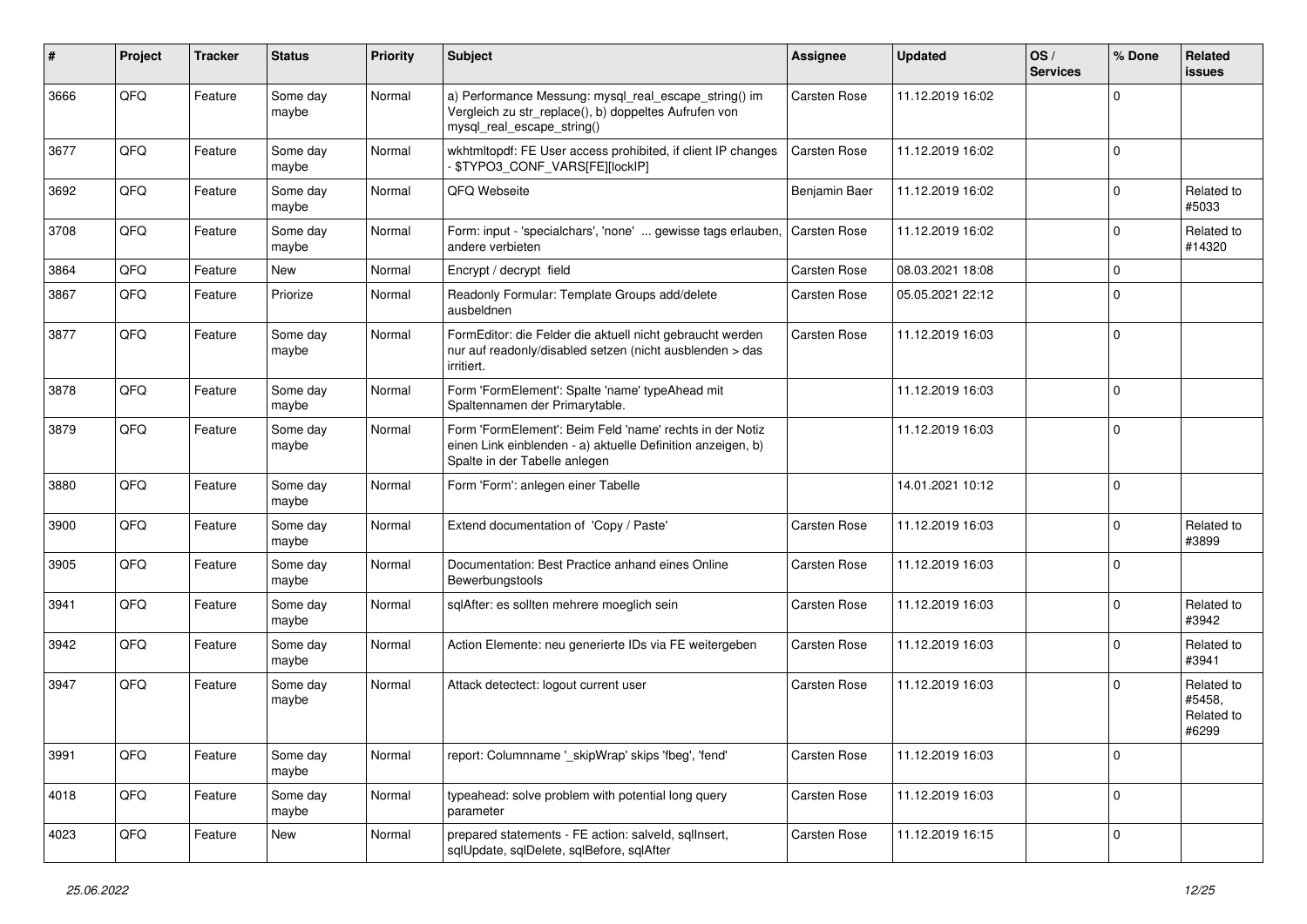| #    | Project | <b>Tracker</b> | <b>Status</b>     | <b>Priority</b> | Subject                                                                                                                 | <b>Assignee</b> | <b>Updated</b>   | OS/<br><b>Services</b> | % Done      | Related<br><b>issues</b>                    |
|------|---------|----------------|-------------------|-----------------|-------------------------------------------------------------------------------------------------------------------------|-----------------|------------------|------------------------|-------------|---------------------------------------------|
| 4026 | QFQ     | Feature        | Some day<br>maybe | Normal          | sqlLog.sql: log number of FE.id                                                                                         | Carsten Rose    | 11.12.2019 16:03 |                        | $\Omega$    | Related to<br>#5458                         |
| 4027 | QFQ     | Feature        | Some day<br>maybe | Normal          | Missing: orange 'check' / 'bullet'                                                                                      |                 | 11.12.2019 16:03 |                        | $\mathbf 0$ |                                             |
| 4050 | QFQ     | Feature        | New               | Normal          | sql.log: 1) FormElement ID which causes a specific action,<br>2) Result in the same row.                                | Carsten Rose    | 15.04.2020 11:35 |                        | $\mathbf 0$ | Related to<br>#5458                         |
| 4082 | QFQ     | Feature        | <b>New</b>        | Normal          | Dynamic Update: modeSql - useful default                                                                                | Carsten Rose    | 01.02.2020 23:22 |                        | $\mathbf 0$ |                                             |
| 4194 | QFQ     | Feature        | In Progress       | Normal          | Bootstrap 4 ist jetzt offiziel                                                                                          |                 | 03.05.2021 20:47 |                        | $\mathbf 0$ | Related to<br>#10114                        |
| 4197 | QFQ     | Feature        | Some day<br>maybe | Normal          | Unit Test fuer JSON Stream von QuickFormQuery.php ><br>doForm()                                                         | Carsten Rose    | 11.12.2019 16:03 |                        | $\mathbf 0$ |                                             |
| 4250 | QFQ     | Feature        | New               | Normal          | AutoCron in QFQ via PHP                                                                                                 | Carsten Rose    | 01.02.2020 23:21 |                        | $\mathbf 0$ | Related to<br>#3292,<br>Related to<br>#3291 |
| 4259 | QFQ     | Feature        | Some day<br>maybe | Normal          | Instant trigger a cron job                                                                                              | Carsten Rose    | 11.12.2019 16:03 |                        | $\mathbf 0$ |                                             |
| 4330 | QFQ     | Feature        | Some day<br>maybe | Normal          | Error Message: report missing {{ / }} in sqlUpdate, sqlInsert,<br>sqlDelete, sqlAfter, sqlBefore in FE action elements. | Carsten Rose    | 01.02.2020 23:20 |                        | $\mathbf 0$ |                                             |
| 4343 | QFQ     | Feature        | Some day<br>maybe | Normal          | Link: Classifier to add 'attributes'                                                                                    | Carsten Rose    | 01.02.2020 23:20 |                        | $\mathbf 0$ | Related to<br>#14077                        |
| 4349 | QFQ     | Feature        | Some day<br>maybe | Normal          | link download: downloaded external URL to<br>deliver/concatenate - check mimetipe and handle it correctly               | Carsten Rose    | 11.12.2019 16:02 |                        | $\Omega$    |                                             |
| 4365 | QFQ     | Feature        | Some day<br>maybe | Normal          | Multi Language: new way of config                                                                                       | Carsten Rose    | 01.02.2020 23:20 |                        | $\mathbf 0$ |                                             |
| 4413 | QFQ     | Feature        | New               | Normal          | fieldset: show/hidden, modeSql, dynamicUpdate                                                                           | Carsten Rose    | 09.02.2022 15:19 |                        | $\mathbf 0$ |                                             |
| 4420 | QFQ     | Feature        | Some day<br>maybe | Normal          | Client: Local Storage - store the changes of a form, local in<br>the browser.                                           | Benjamin Baer   | 11.12.2019 16:02 |                        | $\mathbf 0$ |                                             |
| 4433 | QFQ     | Feature        | Some day<br>maybe | Normal          | Log when SIP will be destroyed by QFQ for any (security)<br>reason                                                      |                 | 01.02.2020 23:20 |                        | $\Omega$    | Related to<br>#4432.<br>Related to<br>#5458 |
| 4435 | QFQ     | Feature        | Some day<br>maybe | Normal          | Report: striptags - specify allowed tags                                                                                |                 | 01.02.2020 23:20 |                        | $\mathbf 0$ |                                             |
| 4439 | QFQ     | Feature        | Some day<br>maybe | Normal          | Log: report all actions fired by an FE Element, incl. the<br>original directive (slaveld, sqlInsert, )                  |                 | 01.02.2020 23:20 |                        | $\Omega$    | Related to<br>#4432,<br>Related to<br>#5458 |
| 4440 | QFQ     | Feature        | Some day<br>maybe | Normal          | Manual.rst: explain how to. expand PHP Session to 4h                                                                    |                 | 11.12.2019 16:02 |                        | $\Omega$    |                                             |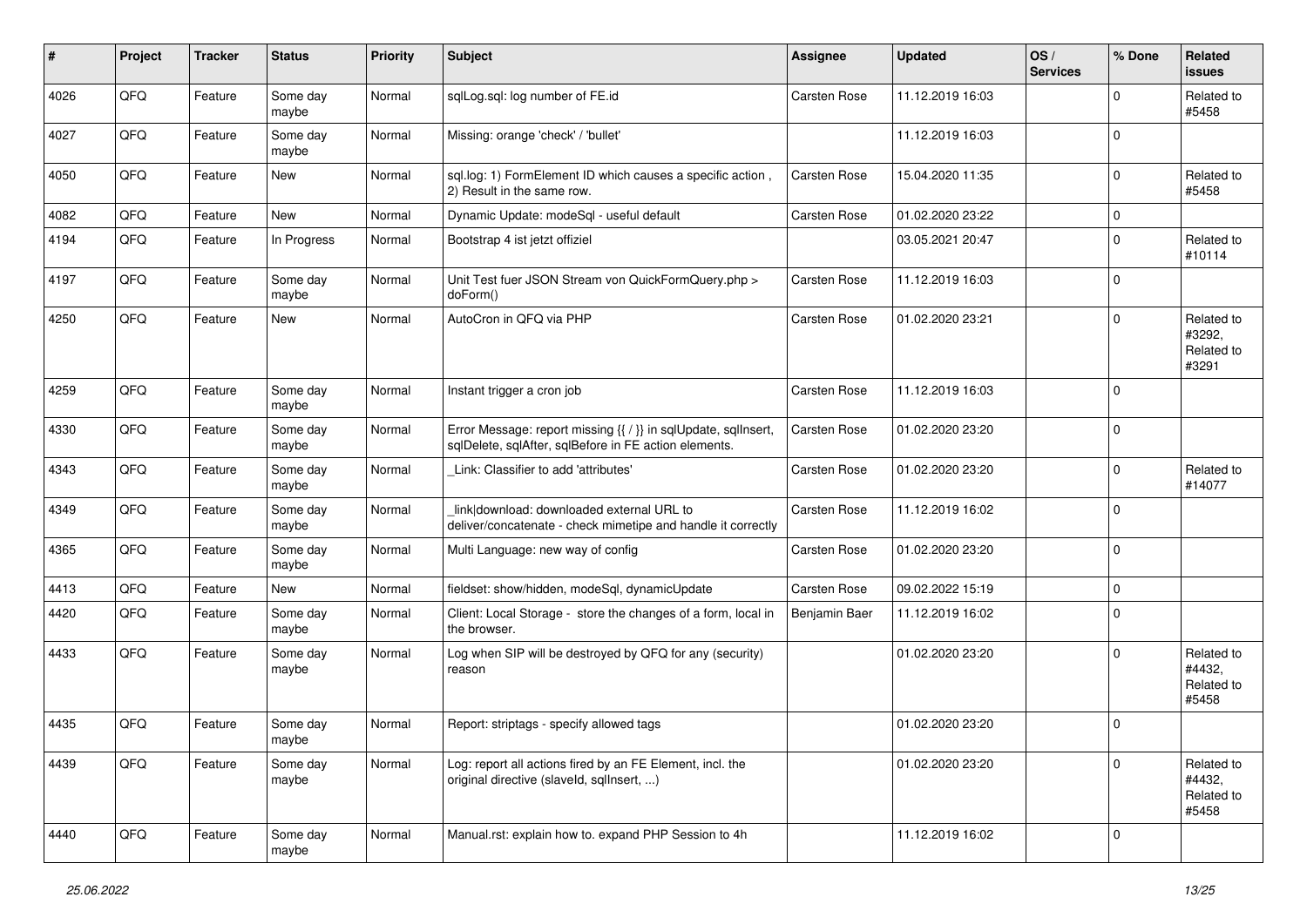| $\pmb{\sharp}$ | Project | <b>Tracker</b> | <b>Status</b>     | <b>Priority</b> | <b>Subject</b>                                                                                                                                                | Assignee     | <b>Updated</b>   | OS/<br><b>Services</b> | % Done      | Related<br><b>issues</b> |
|----------------|---------|----------------|-------------------|-----------------|---------------------------------------------------------------------------------------------------------------------------------------------------------------|--------------|------------------|------------------------|-------------|--------------------------|
| 4442           | QFQ     | Feature        | Some day<br>maybe | Normal          | Special Column Name: _link - new symbol G (Glyph) to<br>choose any available symbol                                                                           |              | 11.12.2019 16:02 |                        | $\Omega$    |                          |
| 4443           | QFQ     | Feature        | Some day<br>maybe | Normal          | Form: multiple secondary tables                                                                                                                               |              | 01.02.2020 23:20 |                        | $\Omega$    |                          |
| 4444           | QFQ     | Feature        | Some day<br>maybe | Normal          | FE.type=upload: detect mime type                                                                                                                              |              | 11.12.2019 16:02 |                        | $\Omega$    | Related to<br>#4303      |
| 4445           | QFQ     | Feature        | Some day<br>maybe | Normal          | template group: Option to simulate fieldset                                                                                                                   |              | 28.06.2021 14:11 |                        | $\Omega$    |                          |
| 4446           | QFQ     | Feature        | Some day<br>maybe | Normal          | New FE get same feldContainerId as last modifed FE                                                                                                            |              | 01.02.2020 23:20 |                        | $\mathbf 0$ |                          |
| 4536           | QFQ     | Feature        | Some day<br>maybe | Normal          | FE upload: problem with delete if mutliple uploads an<br>FE.name="                                                                                            |              | 01.02.2020 23:20 |                        | $\Omega$    |                          |
| 4551           | QFQ     | Feature        | Some day<br>maybe | Normal          | Set 'pills' via dynamicUpdate to show/hide/disabled                                                                                                           |              | 01.02.2020 23:20 |                        | $\Omega$    | Related to<br>#3752      |
| 4606           | QFQ     | Feature        | Some day<br>maybe | Normal          | link: qualifier to render bootstrap button                                                                                                                    | Carsten Rose | 01.02.2020 23:19 |                        | $\Omega$    |                          |
| 4626           | QFQ     | Feature        | Some day<br>maybe | Normal          | Mobile View: 'classBody=qfq-form-right' makes no sense                                                                                                        |              | 01.02.2020 23:20 |                        | $\Omega$    |                          |
| 4627           | QFQ     | Feature        | Some day<br>maybe | Normal          | dbupdate: all tables - check 'create', 'modified' if it is possible<br>to change to default 'CURRENT_TIMESTAMP' and modified<br>'ON UPDATE CURRENT TIMESTAMP' |              | 01.02.2020 23:20 |                        | $\mathbf 0$ |                          |
| 4640           | QFQ     | Feature        | Some day<br>maybe | Normal          | <b>Rename System Forms</b>                                                                                                                                    |              | 01.02.2020 23:20 |                        | $\Omega$    |                          |
| 4650           | QFQ     | Feature        | Some day<br>maybe | Normal          | Convert html to doc/rtf                                                                                                                                       | Carsten Rose | 01.02.2020 23:20 |                        | $\Omega$    | Related to<br>#10704     |
| 4652           | QFQ     | Feature        | Some day<br>maybe | Normal          | UZH CD: Weiterleitung auf benutzerdefinierte 403/404 Seite                                                                                                    | Carsten Rose | 01.02.2020 23:20 |                        | $\Omega$    |                          |
| 4719           | QFQ     | Feature        | Some day<br>maybe | Normal          | Custom Message in Client in case of 'Browser tab close,<br>modification will be lost'                                                                         |              | 01.02.2020 23:20 |                        | $\Omega$    |                          |
| 4757           | QFQ     | Feature        | Some day<br>maybe | Normal          | Test subrecord: download links ok? Links ok?                                                                                                                  | Carsten Rose | 01.02.2020 23:20 |                        | $\Omega$    |                          |
| 4816           | QFQ     | Feature        | Some day<br>maybe | Normal          | Templates for QFQ Reports (Tables, Radios, )                                                                                                                  |              | 01.02.2020 23:20 |                        | $\mathbf 0$ |                          |
| 4839           | QFQ     | Feature        | Some day<br>maybe | Normal          | qfq-handle in <head> Abschnitt</head>                                                                                                                         | Carsten Rose | 11.12.2019 16:02 |                        | $\Omega$    |                          |
| 4869           | QFQ     | Feature        | Some day<br>maybe | Normal          | Dynamic Update (show, hide, readonly?, required?) for<br><b>Template Group Elements</b>                                                                       | Carsten Rose | 01.02.2020 23:19 |                        | $\Omega$    | Related to<br>#4865      |
| 4872           | QFQ     | Feature        | Some day<br>maybe | Normal          | Fields of Typo3 page available in STORE_TYPO3                                                                                                                 | Carsten Rose | 01.02.2020 23:19 |                        | $\Omega$    |                          |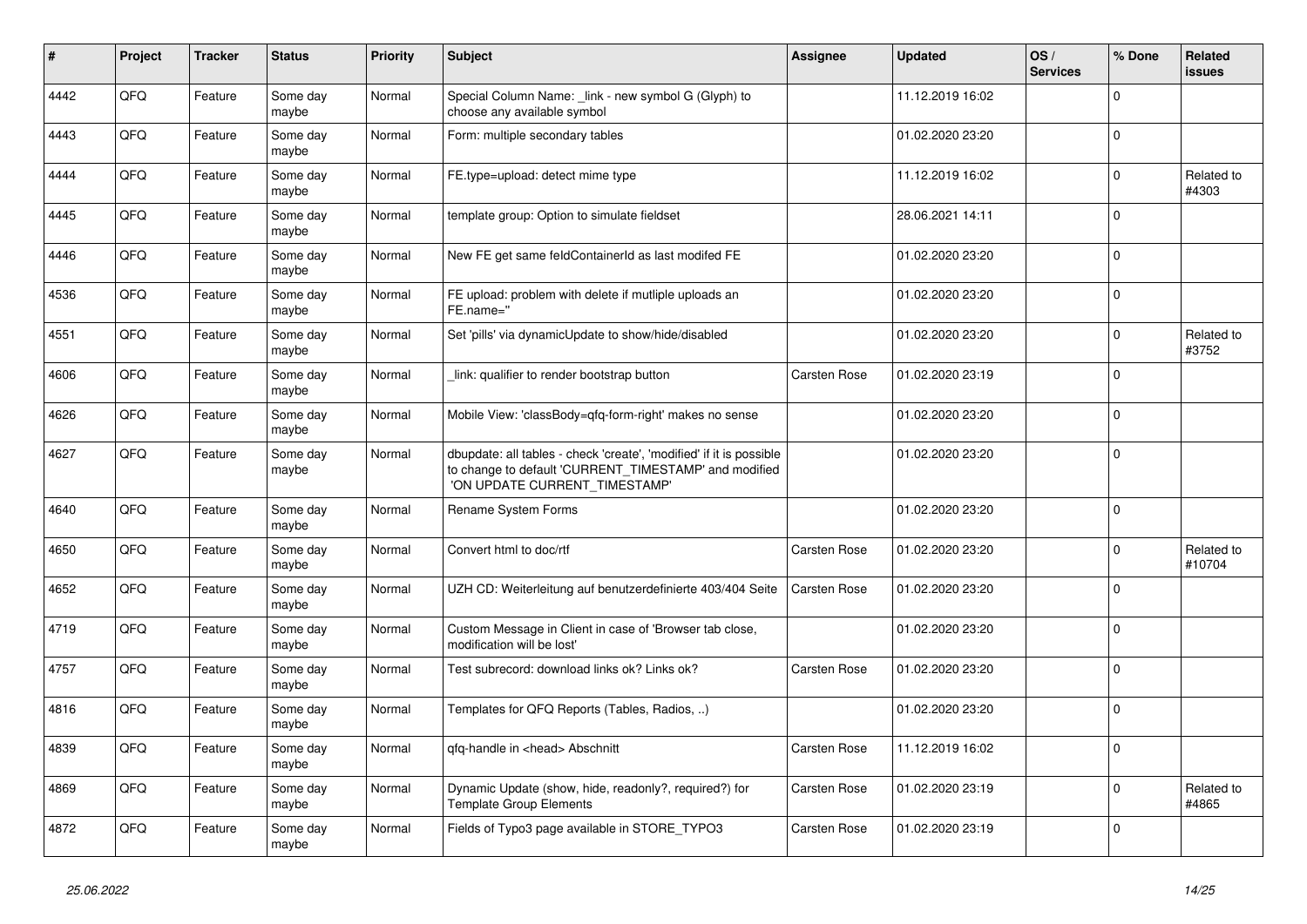| #    | Project | <b>Tracker</b> | <b>Status</b>     | <b>Priority</b> | Subject                                                                                            | <b>Assignee</b> | <b>Updated</b>   | OS/<br><b>Services</b> | % Done         | Related<br><b>issues</b>                    |
|------|---------|----------------|-------------------|-----------------|----------------------------------------------------------------------------------------------------|-----------------|------------------|------------------------|----------------|---------------------------------------------|
| 4956 | QFQ     | Feature        | Some day<br>maybe | Normal          | Sendmail: Benutzerdefinierte Headers                                                               | Carsten Rose    | 11.12.2019 16:02 |                        | $\Omega$       |                                             |
| 4974 | QFQ     | Feature        | Some day<br>maybe | Normal          | Long polling - inform all listening clients of changes                                             |                 | 11.12.2019 16:02 |                        | $\mathbf 0$    |                                             |
| 5024 | QFQ     | Feature        | Some day<br>maybe | Normal          | Fabric: Generate PDF with edits                                                                    | Benjamin Baer   | 01.02.2020 23:20 |                        | $\Omega$       | Related to<br>#10704                        |
| 5129 | QFQ     | Feature        | Some day<br>maybe | Normal          | Reports: SQL fuer x Achse und y Achse                                                              |                 | 11.12.2019 16:02 |                        | $\Omega$       |                                             |
| 5131 | QFQ     | Feature        | New               | Normal          | Activate Spin Gear ('wait/busy' indicator) via LINK attribute                                      | Carsten Rose    | 01.02.2020 23:21 |                        | $\mathbf 0$    |                                             |
| 5132 | QFQ     | Feature        | Some day<br>maybe | Normal          | Error Message sendmail missing attachment: more details                                            | Carsten Rose    | 01.02.2020 23:19 |                        | $\Omega$       |                                             |
| 5160 | QFQ     | Feature        | Some day<br>maybe | Normal          | QFQ collaborative / together.js, ShareJS, y-js, collaborative,                                     |                 | 11.12.2019 16:02 |                        | $\mathbf 0$    |                                             |
| 5342 | QFQ     | Feature        | Some day<br>maybe | Normal          | link - with HTML Attributes                                                                        |                 | 01.02.2020 23:20 |                        | $\Omega$       | Related to<br>#14077                        |
| 5345 | QFQ     | Feature        | New               | Normal          | Report: UPDATE / INSERT / DELETE statements should<br>trigger subqueries, depending on the result. | Carsten Rose    | 27.05.2020 16:11 |                        | $\Omega$       |                                             |
| 5366 | QFQ     | Feature        | Priorize          | Normal          | Saving with keyboard shortcuts                                                                     | Benjamin Baer   | 21.03.2022 09:47 |                        | 0              |                                             |
| 5389 | QFQ     | Feature        | Some day<br>maybe | Normal          | QFQ Design: Multline label / note                                                                  | Benjamin Baer   | 01.02.2020 23:19 |                        | $\Omega$       |                                             |
| 5428 | QFQ     | Feature        | Some day<br>maybe | Normal          | secure thumbnail: late render on access.                                                           | Carsten Rose    | 01.02.2020 23:20 |                        | $\mathbf 0$    |                                             |
| 5452 | QFQ     | Feature        | Some day<br>maybe | Normal          | Thumbnails from PDF: bad quality                                                                   |                 | 01.02.2020 23:20 |                        | $\mathbf 0$    |                                             |
| 5455 | QFQ     | Feature        | Some day<br>maybe | Normal          | Mail Redirects grld abhaengig                                                                      |                 | 01.02.2020 23:20 |                        | $\mathbf 0$    |                                             |
| 5480 | QFQ     | Feature        | Some day<br>maybe | Normal          | QFQ: Dokumentation mit Screenshots versehen                                                        | Carsten Rose    | 01.02.2020 23:20 |                        | $\Omega$       | Related to<br>#9879                         |
| 5548 | QFQ     | Feature        | Some day<br>maybe | Normal          | 801 Textfiles/Scriptfiles als Thumbnail                                                            | Carsten Rose    | 07.03.2022 16:26 |                        | $\Omega$       |                                             |
| 5562 | QFQ     | Feature        | Priorize          | Normal          | Drag'n'Drop fuer Uploads                                                                           | Benjamin Baer   | 21.03.2022 09:52 |                        | $\mathbf 0$    | Related to<br>#9706                         |
| 5579 | QFQ     | Feature        | Some day<br>maybe | Normal          | Enhance Doc / Presentation: variable type 'link column type'                                       | Carsten Rose    | 01.02.2020 23:19 |                        | O              |                                             |
| 5665 | QFQ     | Feature        | Some day<br>maybe | Normal          | Versuch das '{{!' nicht mehr noetig ist.                                                           | Carsten Rose    | 01.02.2020 23:20 |                        | $\mathbf 0$    | Related to<br>#7432,<br>Related to<br>#7434 |
| 5695 | QFG     | Feature        | In Progress       | Normal          | Multiform                                                                                          | Carsten Rose    | 02.01.2021 18:38 |                        | $\overline{0}$ |                                             |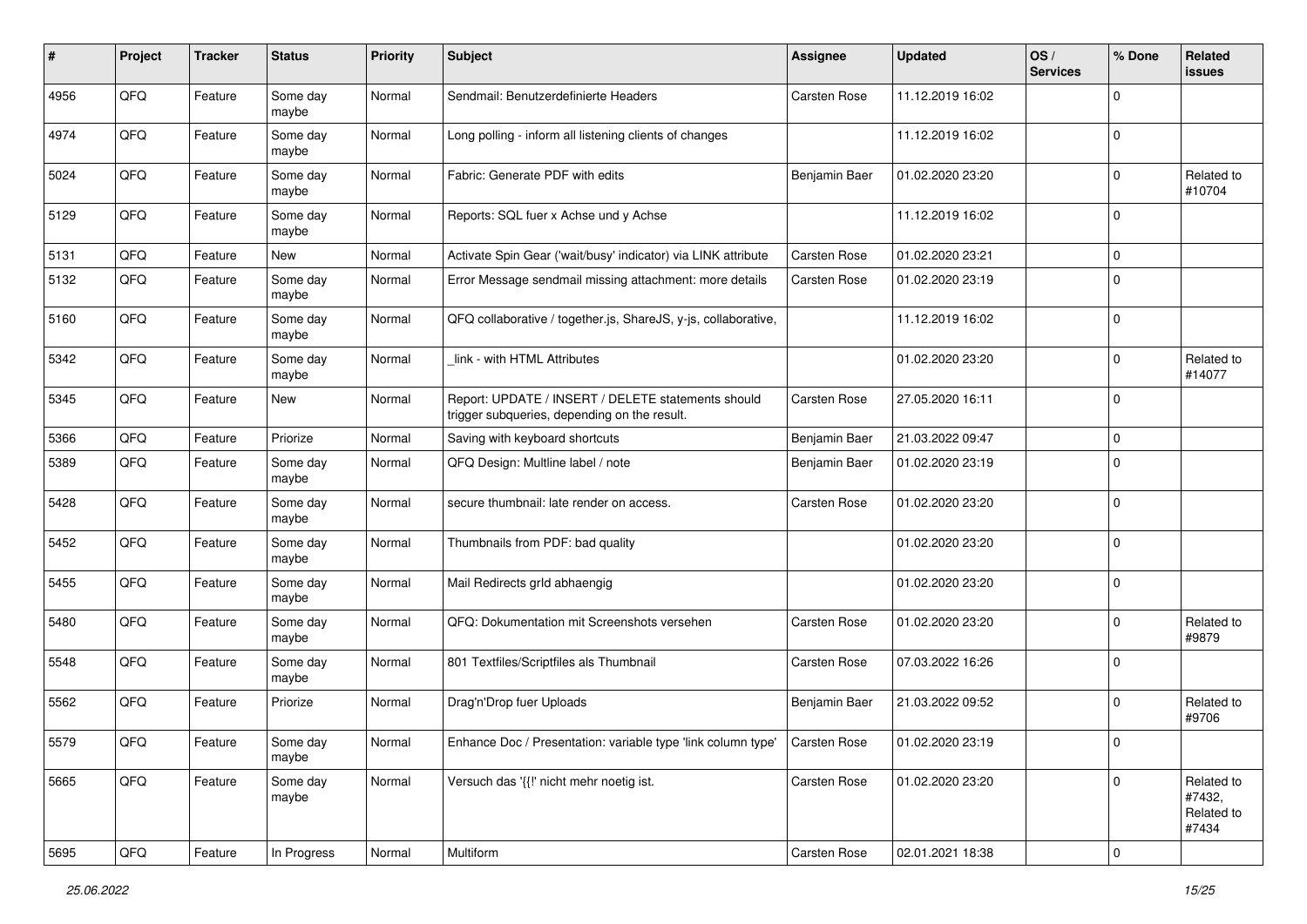| $\#$ | Project | <b>Tracker</b> | <b>Status</b>     | <b>Priority</b> | <b>Subject</b>                                                                    | <b>Assignee</b> | <b>Updated</b>   | OS/<br><b>Services</b> | % Done      | Related<br><b>issues</b>                    |
|------|---------|----------------|-------------------|-----------------|-----------------------------------------------------------------------------------|-----------------|------------------|------------------------|-------------|---------------------------------------------|
| 5782 | QFQ     | Feature        | <b>New</b>        | Normal          | NextCloud API                                                                     | Carsten Rose    | 01.02.2020 10:02 |                        | $\mathbf 0$ |                                             |
| 5783 | QFQ     | Feature        | Some day<br>maybe | Normal          | <b>BPMN View/Edit</b>                                                             |                 | 11.12.2019 16:02 |                        | $\mathbf 0$ |                                             |
| 5805 | QFQ     | Feature        | Some day<br>maybe | Normal          | TypeAHead SQL value instead of key stored                                         |                 | 01.02.2020 23:19 |                        | $\mathbf 0$ | Related to<br>#5444                         |
| 5850 | QFQ     | Feature        | Some day<br>maybe | Normal          | Deployment: In QFQ Doc best practice fuer zeitgemaesses<br>Deployment beschreiben |                 | 01.02.2020 23:20 |                        | $\mathbf 0$ |                                             |
| 5851 | QFQ     | Feature        | Some day<br>maybe | Normal          | Queue System implementieren: MQTT, RabbitMQ                                       |                 | 01.02.2020 23:20 |                        | $\mathbf 0$ | Related to<br>#5715                         |
| 5852 | QFQ     | Feature        | Some day<br>maybe | Normal          | Logging: mail.log / sql.log - im FE anzeigen und via AJAX<br>aktualisieren        | Carsten Rose    | 01.02.2020 23:19 |                        | $\mathbf 0$ | Related to<br>#5885                         |
| 5892 | QFQ     | Feature        | Some day<br>maybe | Normal          | QFQ should use T3 API to manipulate FE GROUP<br>membership                        |                 | 01.02.2020 23:20 |                        | $\mathbf 0$ |                                             |
| 5893 | QFQ     | Feature        | Some day<br>maybe | Normal          | Edit on double-click                                                              |                 | 01.02.2020 23:19 |                        | $\mathbf 0$ | Related to<br>#5894                         |
| 5894 | QFQ     | Feature        | Feedback          | Normal          | Typeahead in Report: show/hide rows dynamically                                   | Carsten Rose    | 18.02.2022 08:50 |                        | $\mathbf 0$ | Related to<br>#5893,<br>Related to<br>#5885 |
| 5895 | QFQ     | Feature        | Some day<br>maybe | Normal          | Tutorial: List of all QFQ Features                                                |                 | 01.02.2020 23:19 |                        | $\mathbf 0$ |                                             |
| 5923 | QFQ     | Feature        | Some day<br>maybe | Normal          | fillStoreSystemBySqlLate                                                          |                 | 01.02.2020 23:19 |                        | $\mathbf 0$ |                                             |
| 5942 | QFQ     | Feature        | Priorize          | Normal          | 'L' and 'type': append to links, generate via '_link' by using<br>'u:' .          | Carsten Rose    | 01.02.2020 10:13 |                        | $\mathbf 0$ |                                             |
| 5983 | QFQ     | Feature        | Some day<br>maybe | Normal          | Form Submit (save & update): normalize date/-time FE                              | Carsten Rose    | 01.02.2020 23:19 |                        | $\mathbf 0$ |                                             |
| 6083 | QFQ     | Feature        | Some day<br>maybe | Normal          | Dynamic Update: Value Check via SQL                                               |                 | 11.12.2019 16:02 |                        | $\mathbf 0$ |                                             |
| 6084 | QFQ     | Feature        | Some day<br>maybe | Normal          | New escape type: 'D' - convert date                                               |                 | 01.02.2020 23:19 |                        | $\mathbf 0$ |                                             |
| 6224 | QFQ     | Feature        | Priorize          | Normal          | Dynamic update: fade in/out fields                                                | Benjamin Baer   | 21.03.2022 09:50 |                        | $\mathbf 0$ |                                             |
| 6250 | QFQ     | Feature        | In Progress       | Normal          | Enhance layout: a) Subrecord, b) Subrecord-Title                                  | Carsten Rose    | 01.02.2020 23:22 |                        | $\mathbf 0$ | Related to<br>#5391                         |
| 6261 | QFQ     | Feature        | New               | Normal          | Persistent SIP                                                                    | Carsten Rose    | 12.06.2021 09:07 |                        | $\mathbf 0$ | Related to<br>#10819                        |
| 6288 | QFQ     | Feature        | Some day<br>maybe | Normal          | Best Practice: Erklaeren wie man ein Formular ganz in<br>'weiss' erstellen kann   |                 | 11.12.2019 16:02 |                        | $\mathbf 0$ |                                             |
| 6289 | QFQ     | Feature        | New               | Normal          | Form: Log                                                                         | Carsten Rose    | 01.02.2020 23:21 |                        | 0           |                                             |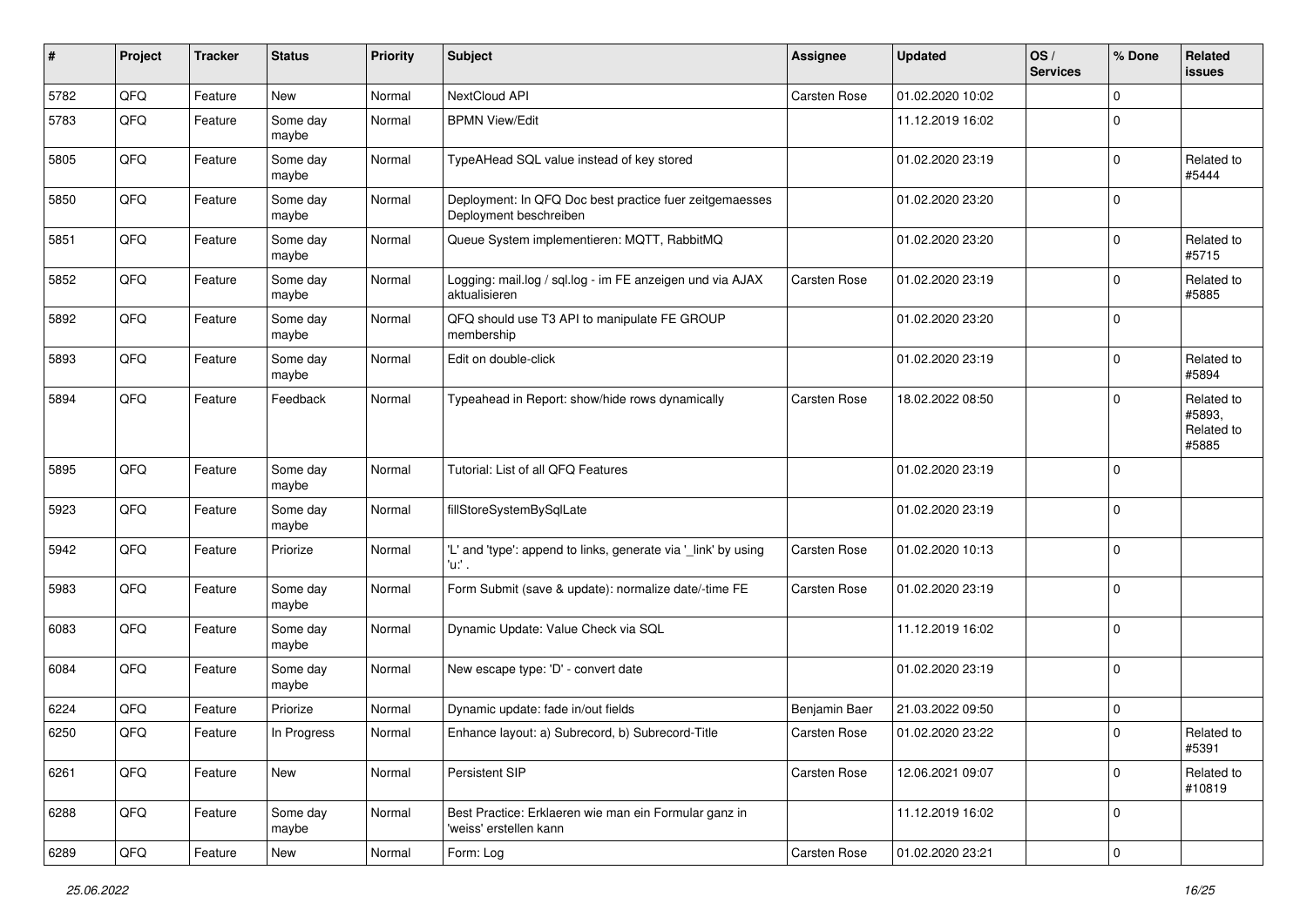| #    | Project | <b>Tracker</b> | <b>Status</b>     | <b>Priority</b> | <b>Subject</b>                                                                                                             | <b>Assignee</b>     | <b>Updated</b>   | OS/<br><b>Services</b> | % Done      | Related<br><b>issues</b>                    |
|------|---------|----------------|-------------------|-----------------|----------------------------------------------------------------------------------------------------------------------------|---------------------|------------------|------------------------|-------------|---------------------------------------------|
| 6292 | QFQ     | Feature        | <b>New</b>        | Normal          | Download: File speichern mit Hash aber original Filename in<br>der Datenbank vermerken fuer Downloads                      | <b>Carsten Rose</b> | 01.02.2020 23:21 |                        | $\Omega$    |                                             |
| 6299 | QFQ     | Feature        | Some day<br>maybe | Normal          | Attack detection: log table with invalid SIP access                                                                        |                     | 11.12.2019 16:02 |                        | $\Omega$    | Related to<br>#3947                         |
| 6437 | QFQ     | Feature        | New               | Normal          | Neuer Mode Button bei FormElementen                                                                                        | Carsten Rose        | 01.02.2020 23:21 |                        | $\Omega$    | Related to<br>#9668.<br>Blocked by<br>#9678 |
| 6515 | QFQ     | Feature        | Some day<br>maybe | Normal          | Formular: Felder dynamisch ein/ausblenden                                                                                  |                     | 11.12.2019 16:02 |                        | $\Omega$    |                                             |
| 6594 | QFQ     | Feature        | New               | Normal          | Excel: on download, check if there is a valid sip                                                                          | Carsten Rose        | 01.02.2020 23:21 |                        | $\Omega$    |                                             |
| 6602 | QFQ     | Feature        | <b>New</b>        | Normal          | Formlet: in Report auf Mausklick ein mini-form oeffnen                                                                     | Carsten Rose        | 11.12.2019 16:16 |                        | $\Omega$    |                                             |
| 6609 | QFQ     | Feature        | New               | Normal          | Formlet: JSON API erweitern                                                                                                | Carsten Rose        | 01.02.2020 23:21 |                        | 50          |                                             |
| 6704 | QFQ     | Feature        | Some day<br>maybe | Normal          | Upload Mode: Bilder in Notizen rechts sollen aktuellen<br>Upload repräsentieren.                                           |                     | 01.02.2020 23:19 |                        | $\Omega$    | Related to<br>#3264                         |
| 6715 | QFQ     | Feature        | Some day<br>maybe | Normal          | Code-Refactoring: dbArray vereinheitlichen                                                                                 | Carsten Rose        | 11.12.2019 16:02 |                        | $\Omega$    |                                             |
| 6723 | QFQ     | Feature        | <b>New</b>        | Normal          | Report QFQ Installation and Version                                                                                        | Carsten Rose        | 12.06.2021 09:07 |                        | $\mathbf 0$ |                                             |
| 6765 | QFQ     | Feature        | <b>New</b>        | Normal          | Moeglichkeit via QFQ eigene Logs zu schreiben                                                                              | Carsten Rose        | 01.02.2020 23:21 |                        | $\Omega$    |                                             |
| 6801 | QFQ     | Feature        | Priorize          | Normal          | Fabric: Maximize / FullIscreen                                                                                             | Benjamin Baer       | 21.03.2022 09:56 |                        | $\Omega$    |                                             |
| 6855 | QFQ     | Feature        | <b>New</b>        | Normal          | With {{feUser:U}}!={{feUser:T}}: Save / Delete: only possible<br>with {{feUserSave:U}}='yes' and '{{feUserDelete:U}}='yes' | <b>Carsten Rose</b> | 01.02.2020 23:21 |                        | $\Omega$    |                                             |
| 6870 | QFQ     | Feature        | Priorize          | Normal          | Click on '_link' triggers an API call                                                                                      | Benjamin Baer       | 03.01.2022 08:25 |                        | $\Omega$    |                                             |
| 6970 | QFQ     | Feature        | Some day<br>maybe | Normal          | tablesorter: default fuer 'sortReset' aendern von 'Ctrl' zu 'Alt'                                                          | Benjamin Baer       | 01.02.2020 23:21 |                        | $\Omega$    |                                             |
| 6972 | QFQ     | Feature        | Some day<br>maybe | Normal          | Fabric Clipboard / cross browser tab                                                                                       | Benjamin Baer       | 01.02.2020 23:21 |                        | $\Omega$    |                                             |
| 6992 | QFQ     | Feature        | Some day<br>maybe | Normal          | DB exception: Syntax Highlight                                                                                             |                     | 11.12.2019 16:01 |                        | $\Omega$    | Related to<br>#5450                         |
| 6998 | QFQ     | Feature        | Priorize          | Normal          | Form: with debug=on show column information as tooltip of<br>column label                                                  | Carsten Rose        | 01.02.2020 10:13 |                        | $\Omega$    |                                             |
| 7099 | QFQ     | Feature        | <b>New</b>        | Normal          | Redesign FormEditor                                                                                                        | Carsten Rose        | 01.02.2020 23:21 |                        | $\Omega$    |                                             |
| 7100 | QFQ     | Feature        | Some day<br>maybe | Normal          | Download: log access, max downloads, time limit                                                                            |                     | 01.02.2020 23:19 |                        | $\Omega$    |                                             |
| 7102 | QFQ     | Feature        | New               | Normal          | Comment sign in report: '#' and '--'                                                                                       | Carsten Rose        | 01.02.2020 23:21 |                        | $\Omega$    |                                             |
| 7104 | QFQ     | Feature        | Some dav<br>maybe | Normal          | Manual: hint about escaping if '\r' appears in mail body                                                                   |                     | 11.12.2019 16:01 |                        | $\Omega$    |                                             |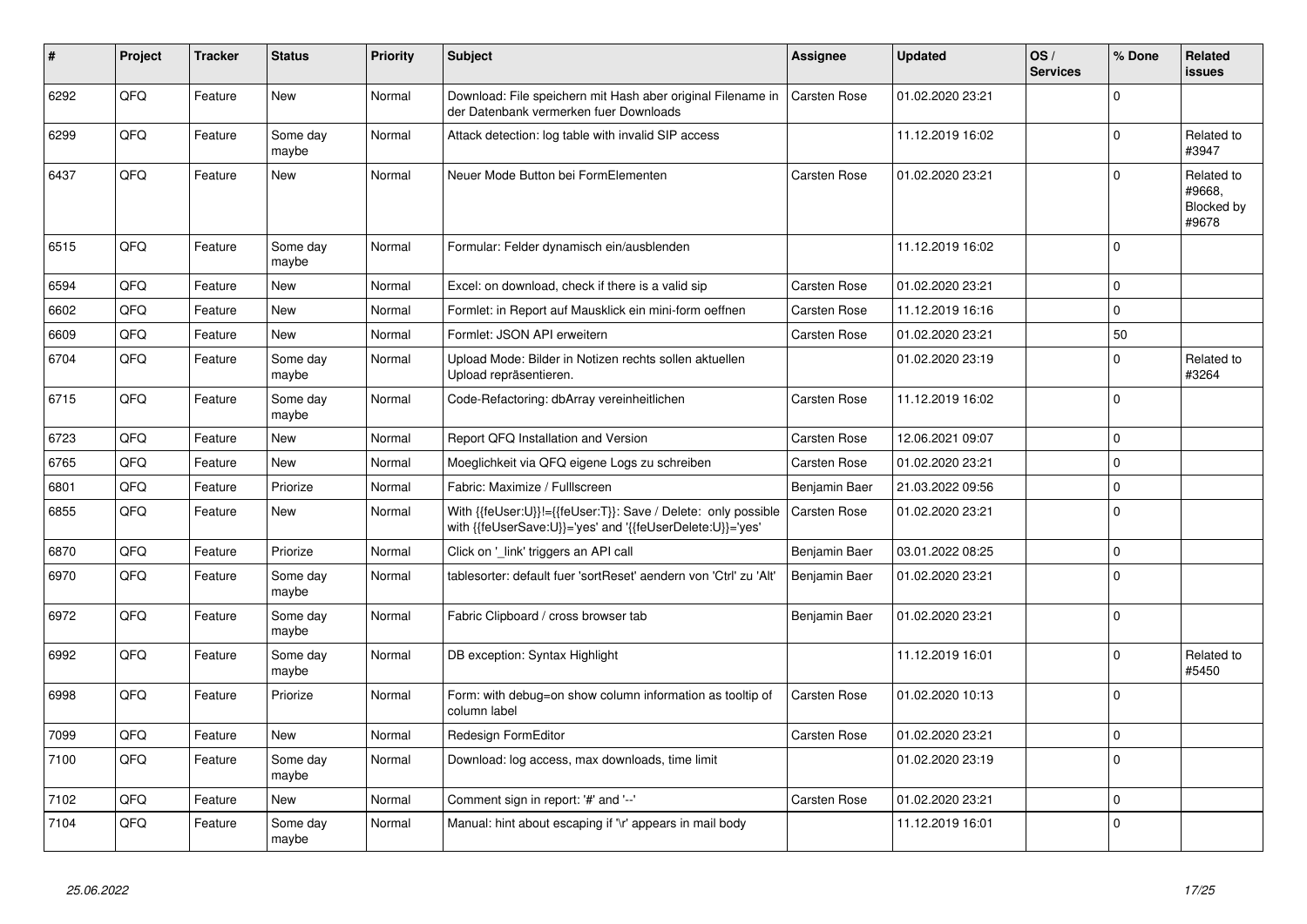| $\vert$ # | Project | <b>Tracker</b> | <b>Status</b>     | <b>Priority</b> | <b>Subject</b>                                                                                 | <b>Assignee</b> | <b>Updated</b>   | OS/<br><b>Services</b> | % Done      | <b>Related</b><br>issues  |
|-----------|---------|----------------|-------------------|-----------------|------------------------------------------------------------------------------------------------|-----------------|------------------|------------------------|-------------|---------------------------|
| 7105      | QFQ     | Feature        | Some day<br>maybe | Normal          | Beispiel wie man in einer zweiten Tabelle speichert.                                           |                 | 11.12.2019 16:01 |                        | $\Omega$    |                           |
| 7106      | QFQ     | Feature        | Some day<br>maybe | Normal          | Beispiel Nummerierung von Rows in Report                                                       |                 | 11.12.2019 16:01 |                        | $\Omega$    |                           |
| 7107      | QFQ     | Feature        | Some day<br>maybe | Normal          | Showcase Registration Tool: Anmeldung / Administration :<br>Liste Anmeldungen / Emaileinaldung | Carsten Rose    | 11.12.2019 16:01 |                        | $\mathbf 0$ |                           |
| 7108      | QFQ     | Feature        | Some day<br>maybe | Normal          | QFQ Wrap Elements                                                                              |                 | 11.12.2019 16:01 |                        | $\Omega$    |                           |
| 7109      | QFQ     | Feature        | New               | Normal          | Dynamic Updates: row/element hide                                                              | Carsten Rose    | 01.02.2020 23:22 |                        | $\Omega$    | Has<br>duplicate<br>#4081 |
| 7119      | QFQ     | Feature        | New               | Normal          | Upload: scaleDownWidth, scaleDownHeight                                                        | Carsten Rose    | 01.02.2020 23:21 |                        | $\Omega$    |                           |
| 7175      | QFQ     | Feature        | New               | Normal          | Upload: md5 hash as filename                                                                   | Carsten Rose    | 01.02.2020 23:21 |                        | $\Omega$    |                           |
| 7217      | QFQ     | Feature        | Priorize          | Normal          | Download: notice User if ` sip=?` is missing                                                   | Carsten Rose    | 01.02.2020 10:13 |                        | $\mathbf 0$ |                           |
| 7229      | QFQ     | Feature        | Some day<br>maybe | Normal          | New FormElement.type: Button                                                                   |                 | 01.02.2021 12:32 |                        | $\mathbf 0$ |                           |
| 7239      | QFQ     | Feature        | New               | Normal          | TinyMCE: html tag whitelist                                                                    | Carsten Rose    | 01.02.2020 23:21 |                        | $\Omega$    | Related to<br>#14320      |
| 7278      | QFQ     | Feature        | Some day<br>maybe | Normal          | Form: Wert vordefinieren der immer gesetzt wird                                                |                 | 02.05.2021 09:27 |                        | $\Omega$    |                           |
| 7280      | QFQ     | Feature        | <b>New</b>        | Normal          | recently used table                                                                            | Carsten Rose    | 01.02.2020 23:21 |                        | $\mathbf 0$ |                           |
| 7290      | QFQ     | Feature        | Priorize          | Normal          | FormEditor: title as textarea if LEN(title)>60                                                 | Carsten Rose    | 01.02.2020 10:13 |                        | $\Omega$    | Blocked by<br>#7682       |
| 7336      | QFQ     | Feature        | Some day<br>maybe | Normal          | PDF Upload: disallow PDFs with specific Meta information                                       | Carsten Rose    | 11.12.2019 16:01 |                        | $\Omega$    |                           |
| 7342      | QFQ     | Feature        | New               | Normal          | add content = hide_this                                                                        | Carsten Rose    | 01.02.2020 23:21 |                        | 0           |                           |
| 7452      | QFQ     | Feature        | Some day<br>maybe | Normal          | automate deployment new QFQ version                                                            | Carsten Rose    | 16.09.2021 15:10 |                        | $\Omega$    |                           |
| 7453      | QFQ     | Feature        | Some day<br>maybe | Normal          | import / export forms QFQ                                                                      | Carsten Rose    | 16.09.2021 15:10 |                        | $\Omega$    |                           |
| 7480      | QFQ     | Feature        | New               | Normal          | Record History (Undo / Redo)                                                                   | Carsten Rose    | 11.12.2019 16:16 |                        | $\Omega$    | Related to<br>#2361       |
| 7481      | QFQ     | Feature        | <b>New</b>        | Normal          | Detect 'BaseUrl' automatically                                                                 | Carsten Rose    | 01.02.2020 23:21 |                        | $\Omega$    |                           |
| 7519      | QFQ     | Feature        | New               | Normal          | Select: Multi                                                                                  | Carsten Rose    | 01.02.2020 23:22 |                        | $\mathbf 0$ |                           |
| 7520      | QFQ     | Feature        | New               | Normal          | QR Code:  AS _qr ( AS _link)                                                                   | Carsten Rose    | 01.02.2020 23:22 |                        | $\Omega$    |                           |
| 7521      | QFQ     | Feature        | New               | Normal          | TemplateGroup: fe.type=upload                                                                  | Carsten Rose    | 01.02.2020 23:21 |                        | $\Omega$    | Related to<br>#9706       |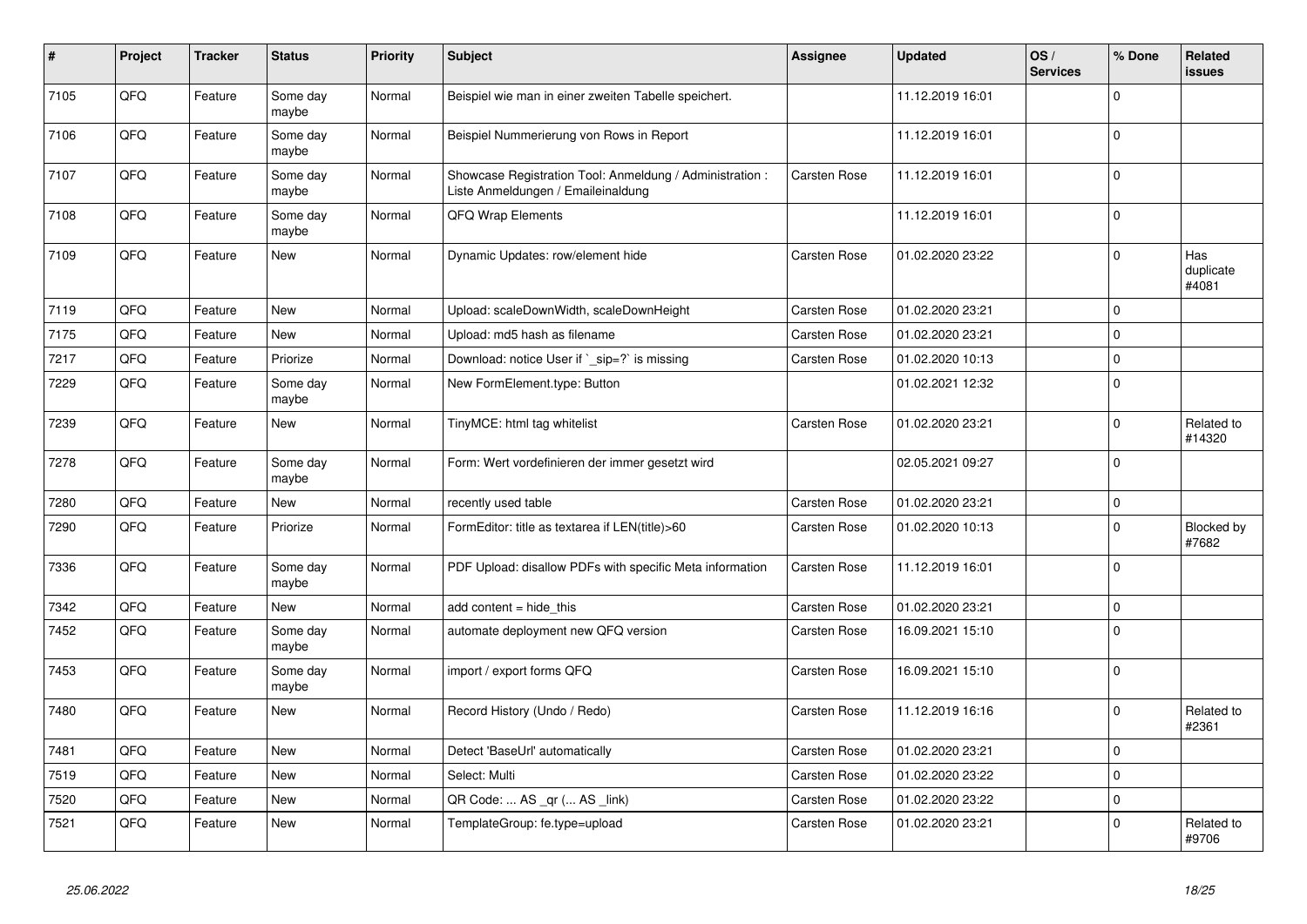| $\vert$ # | Project | <b>Tracker</b> | <b>Status</b>     | <b>Priority</b> | <b>Subject</b>                                                                                         | Assignee      | <b>Updated</b>   | OS/<br><b>Services</b> | % Done      | Related<br><b>issues</b>                                               |
|-----------|---------|----------------|-------------------|-----------------|--------------------------------------------------------------------------------------------------------|---------------|------------------|------------------------|-------------|------------------------------------------------------------------------|
| 7522      | QFQ     | Feature        | Priorize          | Normal          | Inserting default index.html to folder (Avoid Apache<br>Indexing)                                      | Carsten Rose  | 01.02.2020 10:13 |                        | $\Omega$    |                                                                        |
| 7630      | QFQ     | Feature        | Priorize          | Normal          | detailed error message for simple upload                                                               | Carsten Rose  | 01.02.2020 10:13 |                        | $\mathbf 0$ |                                                                        |
| 7660      | QFQ     | Feature        | <b>New</b>        | Normal          | IMAP: import mails to DB, move / delete mails                                                          | Carsten Rose  | 01.02.2020 09:52 |                        | $\mathbf 0$ |                                                                        |
| 7681      | QFQ     | Feature        | New               | Normal          | Optional switch off 'check for modified record'                                                        | Carsten Rose  | 01.02.2020 23:21 |                        | $\Omega$    |                                                                        |
| 7683      | QFQ     | Feature        | New               | Normal          | Special column names in '{{ SELECT  AS link }}' should<br>be detected                                  | Carsten Rose  | 01.02.2020 23:21 |                        | $\mathbf 0$ |                                                                        |
| 7730      | QFQ     | Feature        | Priorize          | Normal          | SELECT Box: title in between                                                                           | Benjamin Baer | 01.02.2020 23:22 |                        | 0           |                                                                        |
| 7732      | QFQ     | Feature        | Some day<br>maybe | Normal          | Javascript: Lazy Loading der add on libs                                                               | Benjamin Baer | 08.06.2022 10:38 |                        | $\Omega$    | Related to<br>#12611,<br>Related to<br>#12490,<br>Related to<br>#10013 |
| 7812      | QFQ     | Feature        | <b>New</b>        | Normal          | FE 'Subrecord' - new option 'subrecordShowFilter',<br>'subrecordPaging'                                | Carsten Rose  | 01.02.2020 23:22 |                        | $\Omega$    |                                                                        |
| 7920      | QFQ     | Feature        | <b>New</b>        | Normal          | FE: Syntax Highlight, Zeinlenumbruch                                                                   | Carsten Rose  | 01.02.2020 10:03 |                        | $\mathbf 0$ |                                                                        |
| 7921      | QFQ     | Feature        | Some day<br>maybe | Normal          | Rest API Export: URL kuerzer machen                                                                    |               | 01.02.2020 23:19 |                        | $\mathbf 0$ |                                                                        |
| 7924      | QFQ     | Feature        | New               | Normal          | Radio/Checkbox with Tooltip                                                                            | Carsten Rose  | 01.02.2020 23:22 |                        | $\Omega$    |                                                                        |
| 7965      | QFQ     | Feature        | Priorize          | Normal          | Input type 'text' with visual format - currency                                                        | Benjamin Baer | 03.01.2022 07:45 |                        | $\mathbf 0$ |                                                                        |
| 8034      | QFQ     | Feature        | Priorize          | Normal          | FormElement 'data': 22.22.2222 should not be accepted                                                  | Carsten Rose  | 01.02.2020 10:13 |                        | $\mathbf 0$ |                                                                        |
| 8044      | QFQ     | Feature        | Priorize          | Normal          | Transaction: a) Form, b) Report                                                                        | Carsten Rose  | 05.05.2021 22:14 |                        | $\Omega$    | Related to<br>#8043                                                    |
| 8056      | QFQ     | Feature        | Some day<br>maybe | Normal          | Termin Organisation (Reservation)                                                                      |               | 01.02.2020 23:19 |                        | $\Omega$    | Related to<br>#8658                                                    |
| 8089      | QFQ     | Feature        | New               | Normal          | Copy/Paste for FormElements                                                                            | Carsten Rose  | 01.02.2020 23:22 |                        | $\mathbf 0$ |                                                                        |
| 8101      | QFQ     | Feature        | Some dav<br>maybe | Normal          | Password hash: support further hashing methods                                                         | Carsten Rose  | 16.09.2021 15:10 |                        | $\Omega$    |                                                                        |
| 8187      | QFQ     | Feature        | New               | Normal          | Subrecord: enable/hide new button - make new/edit/delete<br>customizeable.                             | Carsten Rose  | 06.03.2021 18:44 |                        | $\Omega$    | Related to<br>#11326                                                   |
| 8217      | QFQ     | Feature        | New               | Normal          | if-elseif-else construct                                                                               | Carsten Rose  | 16.03.2021 18:41 |                        | $\Omega$    | Related to<br>#10716                                                   |
| 8277      | QFQ     | Feature        | Priorize          | Normal          | fe.parameter.default=                                                                                  | Carsten Rose  | 01.02.2020 23:17 |                        | $\Omega$    | Related to<br>#8113                                                    |
| 8336      | QFQ     | Feature        | New               | Normal          | Form > modified > Close New: a) Optional disable popup, b)<br>custom text, c) mode on save: close stay | Carsten Rose  | 01.02.2020 23:22 |                        | $\Omega$    | Related to<br>#8335                                                    |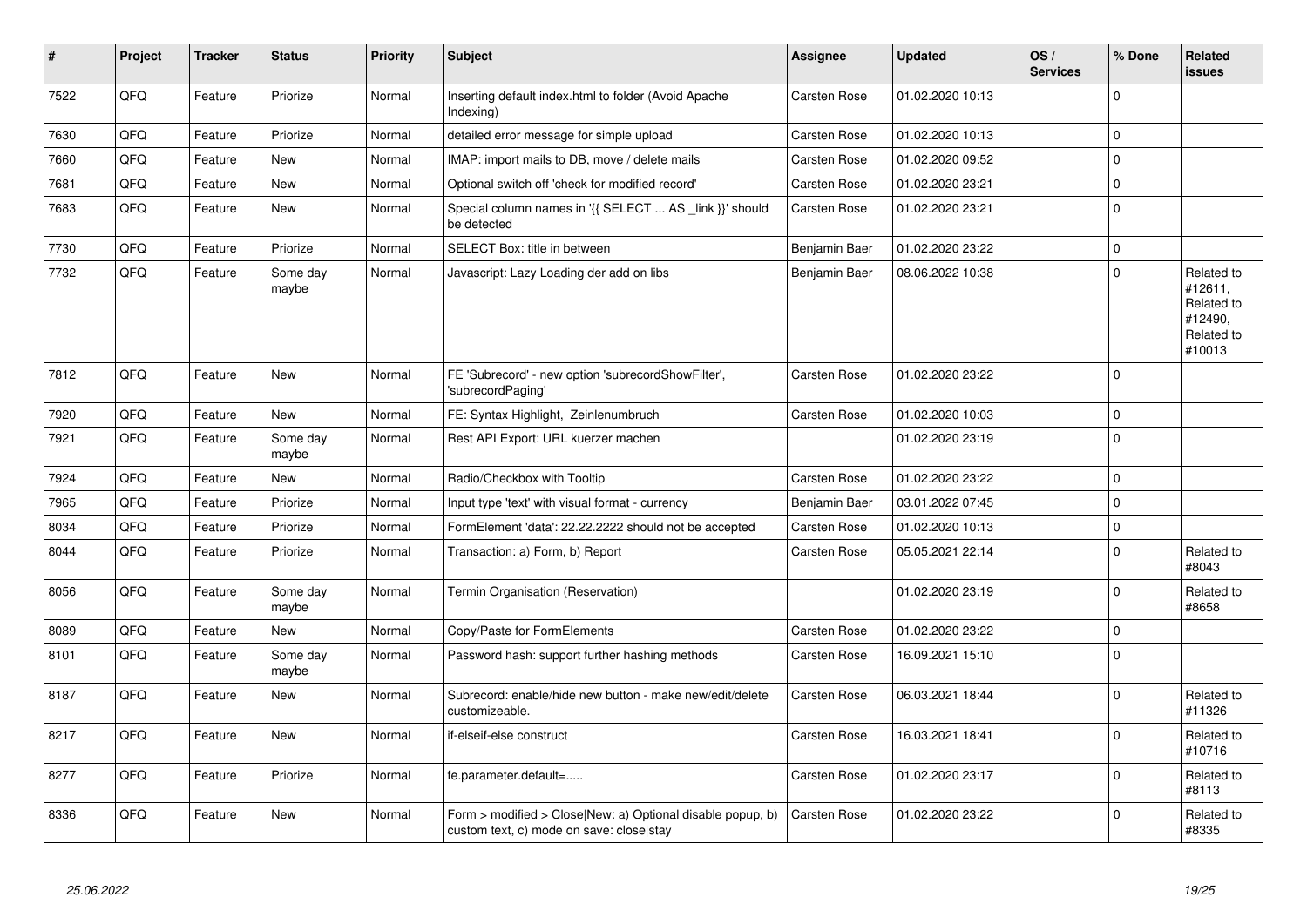| #    | Project | <b>Tracker</b> | <b>Status</b>     | <b>Priority</b> | Subject                                                                         | <b>Assignee</b>     | <b>Updated</b>   | OS/<br><b>Services</b> | % Done      | Related<br>issues   |
|------|---------|----------------|-------------------|-----------------|---------------------------------------------------------------------------------|---------------------|------------------|------------------------|-------------|---------------------|
| 8520 | QFQ     | Feature        | Some day<br>maybe | Normal          | Bring QFQ to Composer                                                           | Carsten Rose        | 16.09.2021 15:10 |                        | 0           |                     |
| 8522 | QFQ     | Feature        | Some day<br>maybe | Normal          | build QFQ - npm warnings                                                        | Benjamin Baer       | 01.02.2020 23:19 |                        | 50          |                     |
| 8584 | QFQ     | Feature        | Priorize          | Normal          | FE 'Action' - never assign to Container (except Template<br>Group)              | Carsten Rose        | 01.02.2020 10:13 |                        | 0           |                     |
| 8585 | QFQ     | Feature        | Priorize          | Normal          | Enhance Error message for 'unknown form'                                        | <b>Carsten Rose</b> | 01.02.2020 10:13 |                        | $\mathbf 0$ |                     |
| 8586 | QFQ     | Feature        | Some day<br>maybe | Normal          | QFQ: Enhance Error message for 'record not found'                               | <b>Carsten Rose</b> | 16.09.2021 15:10 |                        | $\Omega$    |                     |
| 8702 | QFQ     | Feature        | New               | Normal          | Load Record which is locked: missing user info                                  | Carsten Rose        | 11.12.2019 16:16 |                        | $\Omega$    | Related to<br>#9789 |
| 8719 | QFQ     | Feature        | <b>New</b>        | Normal          | extraButtonLock: add support for 0/1                                            | Carsten Rose        | 01.02.2020 23:22 |                        | 0           |                     |
| 8806 | QFQ     | Feature        | New               | Normal          | SQL Function nl2br                                                              | Carsten Rose        | 01.02.2020 23:22 |                        | 0           |                     |
| 8892 | QFQ     | Feature        | Some day<br>maybe | Normal          | Display and Edit SQL Comments in Form Editor                                    | Carsten Rose        | 11.12.2019 16:01 |                        | $\Omega$    |                     |
| 8894 | QFQ     | Feature        | Some day<br>maybe | Normal          | Documentation Tags Usable in QFQ Application                                    | Carsten Rose        | 11.12.2019 16:01 |                        | $\Omega$    |                     |
| 8963 | QFQ     | Feature        | Priorize          | Normal          | Setting values in a store: flexible way                                         | Carsten Rose        | 05.05.2021 22:10 |                        | $\mathbf 0$ | Related to<br>#8975 |
| 8975 | QFQ     | Feature        | <b>New</b>        | Normal          | Report Notation: 2.0                                                            | <b>Carsten Rose</b> | 01.02.2020 23:22 |                        | $\Omega$    | Related to<br>#8963 |
| 9128 | QFQ     | Feature        | New               | Normal          | Error Message: not replaced variables- a) replace back to<br>'{{', b) underline | Carsten Rose        | 01.02.2020 23:22 |                        | $\Omega$    | Related to<br>#9129 |
| 9129 | QFQ     | Feature        | New               | Normal          | sqlValidate: Message as notification, not as error                              | Carsten Rose        | 01.02.2020 23:22 |                        | $\Omega$    | Related to<br>#9128 |
| 9130 | QFQ     | Feature        | Some day<br>maybe | Normal          | tablesorter: Automatic Row numbering / Zeilenummer                              | Benjamin Baer       | 01.02.2020 23:22 |                        | $\Omega$    |                     |
| 9135 | QFQ     | Feature        | Priorize          | Normal          | Progress Bar generic / replace old hourglass download<br>popup                  | Benjamin Baer       | 03.01.2022 07:43 |                        | $\Omega$    |                     |
| 9136 | QFQ     | Feature        | New               | Normal          | Create ZIP files with dynamic PDFs                                              | Carsten Rose        | 01.02.2020 23:22 |                        | $\Omega$    |                     |
| 9208 | QFQ     | Feature        | New               | Normal          | Manage 'recent' records                                                         | Carsten Rose        | 01.02.2020 23:22 |                        | 0           |                     |
| 9221 | QFQ     | Feature        | New               | Normal          | typeAhead: Zeichenlimite ausschalten                                            | Carsten Rose        | 08.05.2021 17:06 |                        | l O         |                     |
| 9346 | QFQ     | Feature        | Priorize          | Normal          | beforeSave: check if an upload is given                                         | Carsten Rose        | 11.06.2021 21:18 |                        | $\mathbf 0$ |                     |
| 9348 | QFQ     | Feature        | New               | Normal          | defaultThumbnailSize: pre render thumbnails                                     | Carsten Rose        | 12.06.2021 09:05 |                        | 0           |                     |
| 9352 | QFQ     | Feature        | New               | Normal          | FE 'Native' fire slaveld, sqlAfter, sqlIns                                      | Carsten Rose        | 01.02.2020 23:22 |                        | 0           |                     |
| 9394 | QFQ     | Feature        | Priorize          | Normal          | REST: allow for non numerical ids in get requests                               | Carsten Rose        | 05.05.2021 22:10 |                        | 0           |                     |
| 9537 | QFQ     | Feature        | New               | Normal          | FormEditor: Edit fieldset in FrontEnd                                           | Carsten Rose        | 01.02.2020 23:22 |                        | 0           |                     |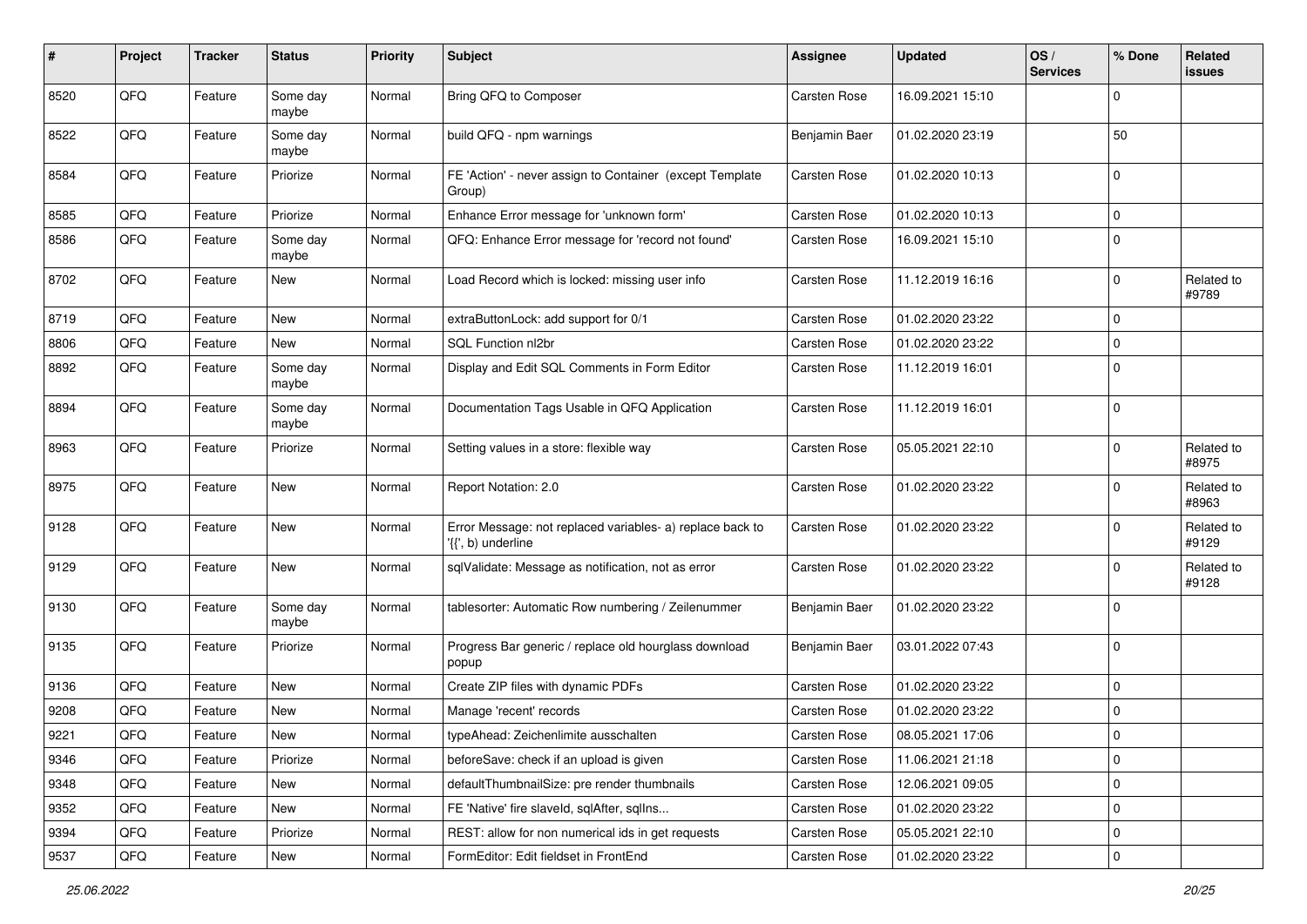| $\vert$ # | <b>Project</b> | <b>Tracker</b> | <b>Status</b>     | <b>Priority</b> | <b>Subject</b>                                                                                                                        | Assignee      | <b>Updated</b>   | OS/<br><b>Services</b> | % Done       | Related<br><b>issues</b>                                               |
|-----------|----------------|----------------|-------------------|-----------------|---------------------------------------------------------------------------------------------------------------------------------------|---------------|------------------|------------------------|--------------|------------------------------------------------------------------------|
| 9579      | QFQ            | Feature        | Some day<br>maybe | Normal          | Multiform with Process Row                                                                                                            | Carsten Rose  | 11.12.2019 16:01 |                        | $\mathbf 0$  |                                                                        |
| 9602      | QFQ            | Feature        | <b>New</b>        | Normal          | Form definition as JSON                                                                                                               | Carsten Rose  | 01.02.2020 23:21 |                        | $\mathbf 0$  | Related to<br>#9600                                                    |
| 9668      | QFQ            | Feature        | Priorize          | Normal          | Form.mode: rename 'hidden' to 'hide'                                                                                                  | Carsten Rose  | 05.05.2021 22:14 |                        | $\mathbf 0$  | Related to<br>#6437                                                    |
| 9704      | QFQ            | Feature        | Some day<br>maybe | Normal          | Thumbnails Generieren beim Splitten von PDF Files                                                                                     | Carsten Rose  | 11.12.2019 16:01 |                        | $\mathbf 0$  |                                                                        |
| 9706      | QFQ            | Feature        | <b>New</b>        | Normal          | Multi File Upload (hidden template group)                                                                                             | Carsten Rose  | 01.02.2020 23:22 |                        | $\Omega$     | Related to<br>#7521,<br>Related to<br>#5562,<br>Related to<br>#13330   |
| 9707      | QFQ            | Feature        | New               | Normal          | SIP security: encode pageld and check pageld on decode                                                                                | Carsten Rose  | 01.02.2020 23:22 |                        | $\mathsf 0$  |                                                                        |
| 9777      | QFQ            | Feature        | New               | Normal          | Logging QFQ Variables                                                                                                                 | Carsten Rose  | 16.12.2019 17:17 |                        | $\mathbf 0$  |                                                                        |
| 9781      | QFQ            | Feature        | New               | Normal          | Button: CSS class to make buttons smaller                                                                                             | Carsten Rose  | 01.02.2020 23:22 |                        | $\mathsf 0$  |                                                                        |
| 9811      | QFQ            | Feature        | <b>New</b>        | Normal          | Report: tag every n'th row                                                                                                            | Carsten Rose  | 01.02.2020 23:22 |                        | $\mathbf 0$  |                                                                        |
| 9853      | QFQ            | Feature        | <b>New</b>        | Normal          | Check das SQL / QFQ / Mail Logfile geschrieben wird                                                                                   |               | 09.01.2020 11:15 |                        | $\mathsf 0$  |                                                                        |
| 9900      | QFQ            | Feature        | Priorize          | Normal          | Generic API Call: tt-content record >> JSON                                                                                           | Carsten Rose  | 01.02.2020 10:13 |                        | $\mathsf 0$  |                                                                        |
| 9927      | QFQ            | Feature        | New               | Normal          | QFQ Update: a) Update nur machen wenn BE User<br>eingeloggt ist., b) Bei Fehler genaue Meldung welcher<br>Updateschritt Probleme hat. | Carsten Rose  | 22.01.2020 12:59 |                        | $\Omega$     |                                                                        |
| 9928      | QFQ            | Feature        | Priorize          | Normal          | SpecialColumnName: a) Deprecated: ' AS "_+tag " ', b)<br>New: ' AS "_ <tag1><tag2>"</tag2></tag1>                                     | Carsten Rose  | 01.02.2020 23:17 |                        | $\mathbf{0}$ | Related to<br>#9929                                                    |
| 9968      | QFQ            | Feature        | Priorize          | Normal          | Tooltip in Links for Developer                                                                                                        | Carsten Rose  | 01.02.2020 23:17 |                        | $\mathsf 0$  |                                                                        |
| 9983      | QFQ            | Feature        | New               | Normal          | Report Notation: new keyword 'range'                                                                                                  | Carsten Rose  | 01.02.2020 15:55 |                        | $\mathsf 0$  |                                                                        |
| 10003     | QFQ            | Feature        | Priorize          | Normal          | fieldset: stronger visualize group                                                                                                    | Benjamin Baer | 12.02.2020 08:13 |                        | $\mathbf 0$  |                                                                        |
| 10005     | QFQ            | Feature        | Priorize          | Normal          | Report / special column name:  AS calendar                                                                                            | Carsten Rose  | 03.06.2020 17:28 |                        | $\mathsf 0$  |                                                                        |
| 10011     | QFQ            | Feature        | Priorize          | Normal          | Offer new STORE TYPO3 Variable 'beUser', 'beEmail'                                                                                    | Carsten Rose  | 08.05.2021 09:51 |                        | $\Omega$     | Related to<br>#10012,<br>Related to<br>#12511                          |
| 10012     | QFQ            | Feature        | Priorize          | Normal          | redirectAllMailTo: {{beEmail:T}}                                                                                                      | Carsten Rose  | 08.05.2021 09:54 |                        | $\Omega$     | Related to<br>#12412,<br>Related to<br>#12413,<br>Related to<br>#10011 |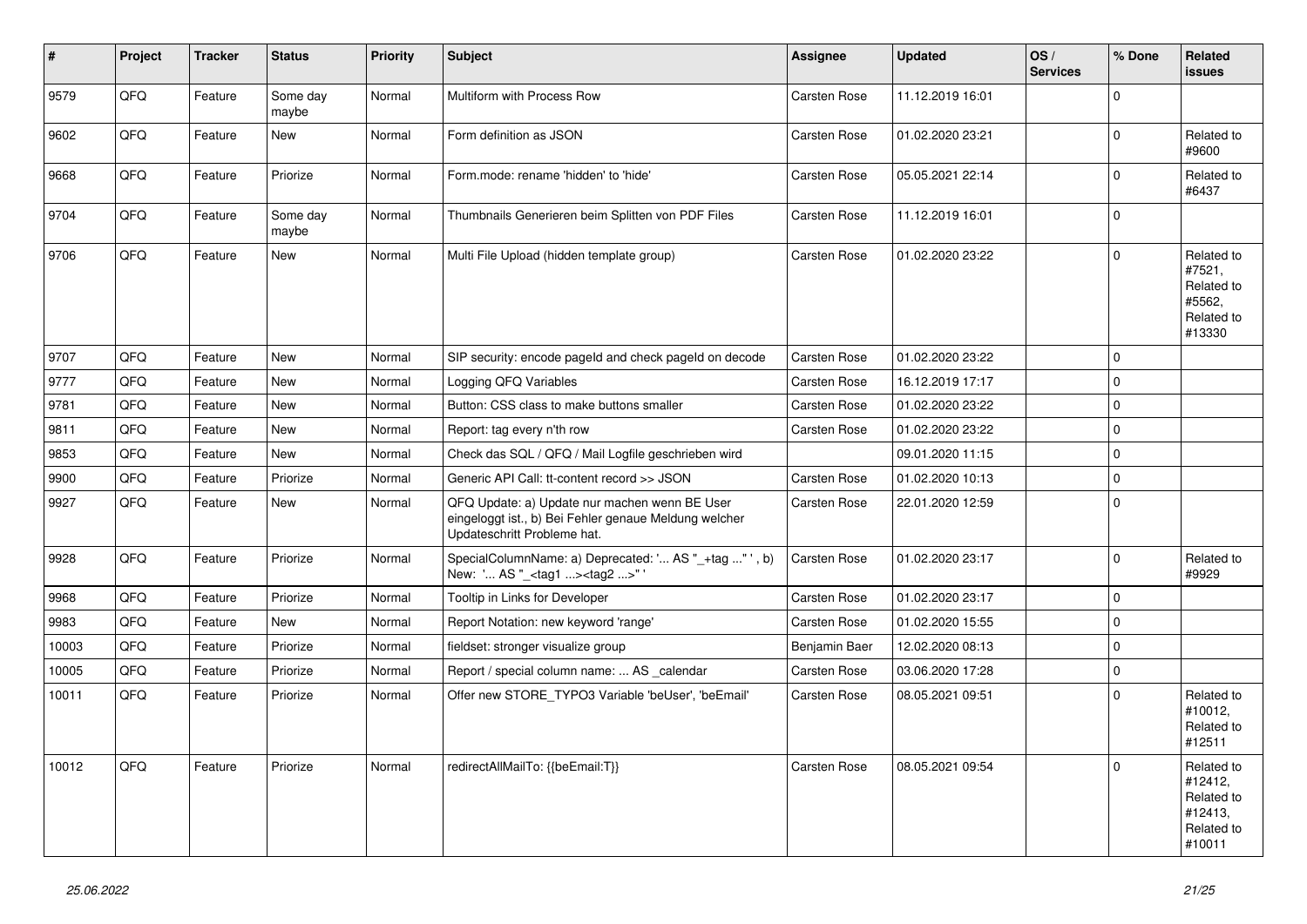| ∦     | Project | <b>Tracker</b> | <b>Status</b>     | <b>Priority</b> | Subject                                                                                  | <b>Assignee</b>     | <b>Updated</b>   | OS/<br><b>Services</b> | % Done      | Related<br>issues                                                     |
|-------|---------|----------------|-------------------|-----------------|------------------------------------------------------------------------------------------|---------------------|------------------|------------------------|-------------|-----------------------------------------------------------------------|
| 10013 | QFQ     | Feature        | Some day<br>maybe | Normal          | FE.typ=editor: CodeMirror                                                                | <b>Carsten Rose</b> | 08.06.2022 10:37 |                        | $\mathbf 0$ | Related to<br>#12611,<br>Related to<br>#12490,<br>Related to<br>#7732 |
| 10014 | QFQ     | Feature        | New               | Normal          | Manual.rst: describe behaviour and process order of<br>fillStoreVar, slaveId, sqlBefore, | Carsten Rose        | 01.02.2020 22:31 |                        | $\mathbf 0$ |                                                                       |
| 10015 | QFQ     | Feature        | Priorize          | Normal          | Monospace in Textarea                                                                    | Carsten Rose        | 03.02.2020 13:40 |                        | $\mathbf 0$ |                                                                       |
| 10080 | QFQ     | Feature        | New               | Normal          | Popup on 'save' / 'close': configure dialog (answer<br>yes/no/cancle/)                   | Carsten Rose        | 28.03.2021 20:52 |                        | $\mathbf 0$ | Is duplicate<br>of #12262                                             |
| 10095 | QFQ     | Feature        | Some day<br>maybe | Normal          | Generic Gitlab Integration into QFQ                                                      | Carsten Rose        | 16.09.2021 15:10 |                        | $\mathbf 0$ |                                                                       |
| 10115 | QFQ     | Feature        | New               | Normal          | TypeAhead: static list                                                                   | Carsten Rose        | 26.02.2020 16:42 |                        | 100         |                                                                       |
| 10116 | QFQ     | Feature        | Some day<br>maybe | Normal          | TypeAhead: Tag - show inside 'input' element                                             | Carsten Rose        | 16.09.2021 15:09 |                        | $\mathbf 0$ |                                                                       |
| 10119 | QFQ     | Feature        | New               | Normal          | Dropdown (selectlist) & TypeAhead: format and catagorize<br>list                         | Carsten Rose        | 07.05.2020 09:36 |                        | $\mathbf 0$ |                                                                       |
| 10124 | QFQ     | Feature        | Feedback          | Normal          | qfq AAI-Login                                                                            | Karin Niffeler      | 07.05.2020 09:36 |                        | $\mathbf 0$ |                                                                       |
| 10345 | QFQ     | Feature        | New               | Normal          | Templates - Patterns QFQ Style                                                           |                     | 03.05.2021 21:01 |                        | $\mathbf 0$ | Related to<br>#10713                                                  |
| 10384 | QFQ     | Feature        | New               | Normal          | Parameter Exchange QFQ Instances                                                         |                     | 07.05.2020 09:38 |                        | $\mathbf 0$ |                                                                       |
| 10443 | QFQ     | Feature        | In Progress       | Normal          | Konzept_api / _live                                                                      | Carsten Rose        | 07.05.2020 09:39 |                        | $\mathbf 0$ |                                                                       |
| 10463 | QFQ     | Feature        | New               | Normal          | Report _link: expliztes setzen von HTML Tags (Bedarf fuer<br>'data-selenium' & 'id')     | Enis Nuredini       | 23.03.2022 09:23 |                        | $\mathbf 0$ | Related to<br>#7648                                                   |
| 10569 | QFQ     | Feature        | Priorize          | Normal          | link _blank more safe                                                                    | Enis Nuredini       | 25.03.2022 12:44 |                        | $\mathbf 0$ |                                                                       |
| 10593 | QFQ     | Feature        | New               | Normal          | label2: text behind input element                                                        | Carsten Rose        | 16.05.2020 10:57 |                        | $\mathbf 0$ |                                                                       |
| 10714 | QFQ     | Feature        | New               | Normal          | multi Table Form                                                                         | Carsten Rose        | 16.03.2021 18:44 |                        | $\mathbf 0$ |                                                                       |
| 10716 | QFQ     | Feature        | Some day<br>maybe | Normal          | Business Logic mit Externen Skripten                                                     | Carsten Rose        | 16.09.2021 15:10 |                        | $\mathbf 0$ | Related to<br>#10713,<br>Related to<br>#8217                          |
| 10738 | QFQ     | Feature        | Some day<br>maybe | Normal          | CORS headers for external API requests                                                   |                     | 10.06.2020 14:00 |                        | 1 O         |                                                                       |
| 10745 | QFQ     | Feature        | Some day<br>maybe | Normal          | Tablesorter Excel Export                                                                 | Carsten Rose        | 16.09.2021 15:09 |                        | $\mathbf 0$ |                                                                       |
| 10763 | QFQ     | Feature        | New               | Normal          | form accessed and submitted despite logout?                                              |                     | 16.06.2020 11:43 |                        | $\mathbf 0$ |                                                                       |
| 10782 | QFQ     | Feature        | Feedback          | Normal          | Tiny MCE: Image Upload                                                                   | Enis Nuredini       | 16.05.2022 23:16 |                        | 0           | Related to<br>#12452                                                  |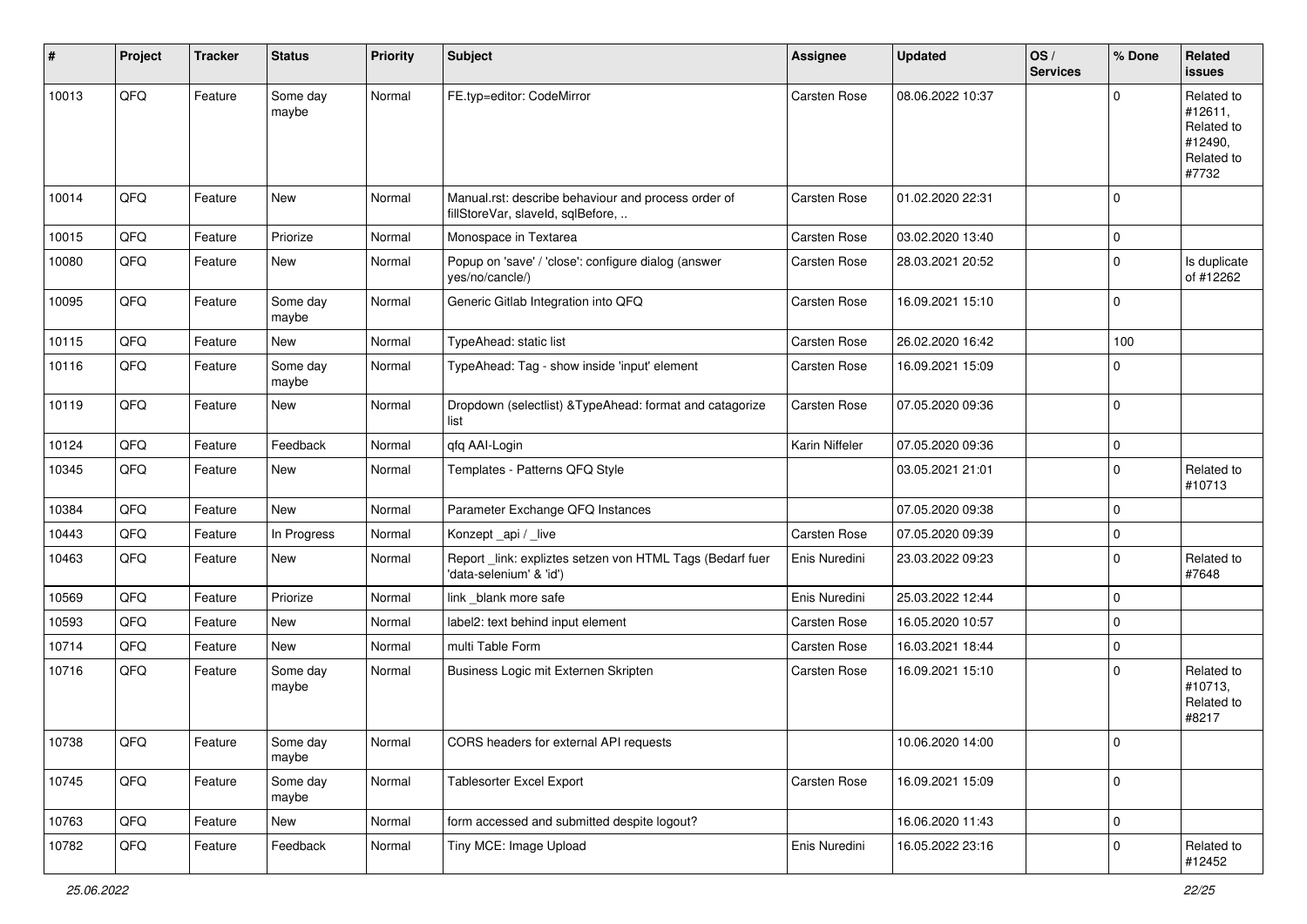| #     | Project | <b>Tracker</b> | <b>Status</b>     | <b>Priority</b> | <b>Subject</b>                                                       | <b>Assignee</b> | <b>Updated</b>   | OS/<br><b>Services</b> | % Done      | Related<br>issues                            |
|-------|---------|----------------|-------------------|-----------------|----------------------------------------------------------------------|-----------------|------------------|------------------------|-------------|----------------------------------------------|
| 10793 | QFQ     | Feature        | In Progress       | Normal          | <b>Update NPM Packages</b>                                           | Carsten Rose    | 07.09.2021 13:25 |                        | 30          |                                              |
| 10819 | QFQ     | Feature        | New               | Normal          | Persistent SIP - second try                                          | Carsten Rose    | 29.06.2020 23:02 |                        | $\mathbf 0$ | Related to<br>#6261                          |
| 10874 | QFQ     | Feature        | New               | Normal          | Erstellen eines Foreign Keys in der Tabelle "FormElement"            |                 | 13.07.2020 10:11 |                        | $\mathbf 0$ |                                              |
| 10976 | QFQ     | Feature        | New               | Normal          | Excel Export Verbesserungen                                          | Carsten Rose    | 06.08.2020 10:56 |                        | $\mathbf 0$ |                                              |
| 10979 | QFQ     | Feature        | New               | Normal          | Ajax Calls an API - dataReport                                       | Carsten Rose    | 11.05.2022 12:15 |                        | $\mathbf 0$ |                                              |
| 10996 | QFQ     | Feature        | New               | Normal          | Download video via sip: no seek                                      | Carsten Rose    | 12.08.2020 14:18 |                        | $\mathbf 0$ |                                              |
| 11036 | QFQ     | Feature        | Some day<br>maybe | Normal          | inline report editor permissions                                     | Carsten Rose    | 16.09.2021 15:09 |                        | $\mathbf 0$ | Related to<br>#11323                         |
| 11076 | QFQ     | Feature        | In Progress       | Normal          | SELECT  AS _websocket                                                | Carsten Rose    | 30.08.2020 17:49 |                        | $\mathbf 0$ |                                              |
| 11080 | QFQ     | Feature        | New               | Normal          | Send MQTT messages                                                   | Carsten Rose    | 29.08.2020 19:49 |                        | $\mathbf 0$ |                                              |
| 11217 | QFQ     | Feature        | Some day<br>maybe | Normal          | <b>Extend Script Functionality</b>                                   | Carsten Rose    | 16.09.2021 15:10 |                        | $\mathbf 0$ |                                              |
| 11320 | QFQ     | Feature        | Priorize          | Normal          | Typo3 Version 10 support                                             | Carsten Rose    | 05.05.2021 22:09 |                        | $\mathbf 0$ |                                              |
| 11322 | QFQ     | Feature        | Some day<br>maybe | Normal          | Form Element JSON - (multiline parameter field)                      | Carsten Rose    | 16.09.2021 15:10 |                        | $\mathbf 0$ |                                              |
| 11323 | QFQ     | Feature        | Some day<br>maybe | Normal          | Report Frontend Editor Modal + Codemirror                            | Carsten Rose    | 16.09.2021 15:10 |                        | $\mathbf 0$ | Related to<br>#11036                         |
| 11460 | QFQ     | Feature        | New               | Normal          | Easier creation of changelog: gitchangelog                           | Carsten Rose    | 12.06.2021 10:20 |                        | $\mathbf 0$ | Related to<br>#13467                         |
| 11504 | QFQ     | Feature        | New               | Normal          | Dynamic Update: Button text update for 'Save',' Close' &<br>'Delete' | Carsten Rose    | 12.11.2020 23:44 |                        | $\mathbf 0$ |                                              |
| 11516 | QFQ     | Feature        | New               | Normal          | Multi Page Form (Previous/Next Buttons)                              | Carsten Rose    | 16.03.2021 17:52 |                        | $\mathbf 0$ |                                              |
| 11523 | QFQ     | Feature        | New               | Normal          | Mit dynamic Update erkennen, ob Upload gemacht wurde                 | Carsten Rose    | 13.11.2020 15:07 |                        | $\mathbf 0$ | Related to<br>#9533                          |
| 11534 | QFQ     | Feature        | New               | Normal          | Report: Action on selected rows - Table batchprocessing<br>feature   |                 | 18.11.2020 08:15 |                        | $\mathbf 0$ |                                              |
| 11535 | QFQ     | Feature        | New               | Normal          | Ability to create SQL columns in frontend QFQ forms                  |                 | 17.11.2020 12:11 |                        | $\mathbf 0$ |                                              |
| 11702 | QFQ     | Feature        | New               | Normal          | HTML Special Char makes no sense for 'allbut' if '&' is<br>forbidden | Carsten Rose    | 07.12.2021 16:35 |                        | $\mathbf 0$ | Related to<br>#5112,<br>Related to<br>#14320 |
| 11716 | QFO     | Feature        | New               | Normal          | Form an beliebiger Stelle im Report anzeigen                         |                 | 09.12.2020 09:47 |                        | $\mathbf 0$ |                                              |
| 11747 | QFO     | Feature        | New               | Normal          | Maintenance Page with Redirect                                       | Carsten Rose    | 03.05.2021 20:47 |                        | $\mathbf 0$ | Related to<br>#11741                         |
| 11775 | QFQ     | Feature        | New               | Normal          | Subrecord Tooltip pro Feld                                           | Carsten Rose    | 18.12.2020 15:22 |                        | 0           | Related to<br>#11955                         |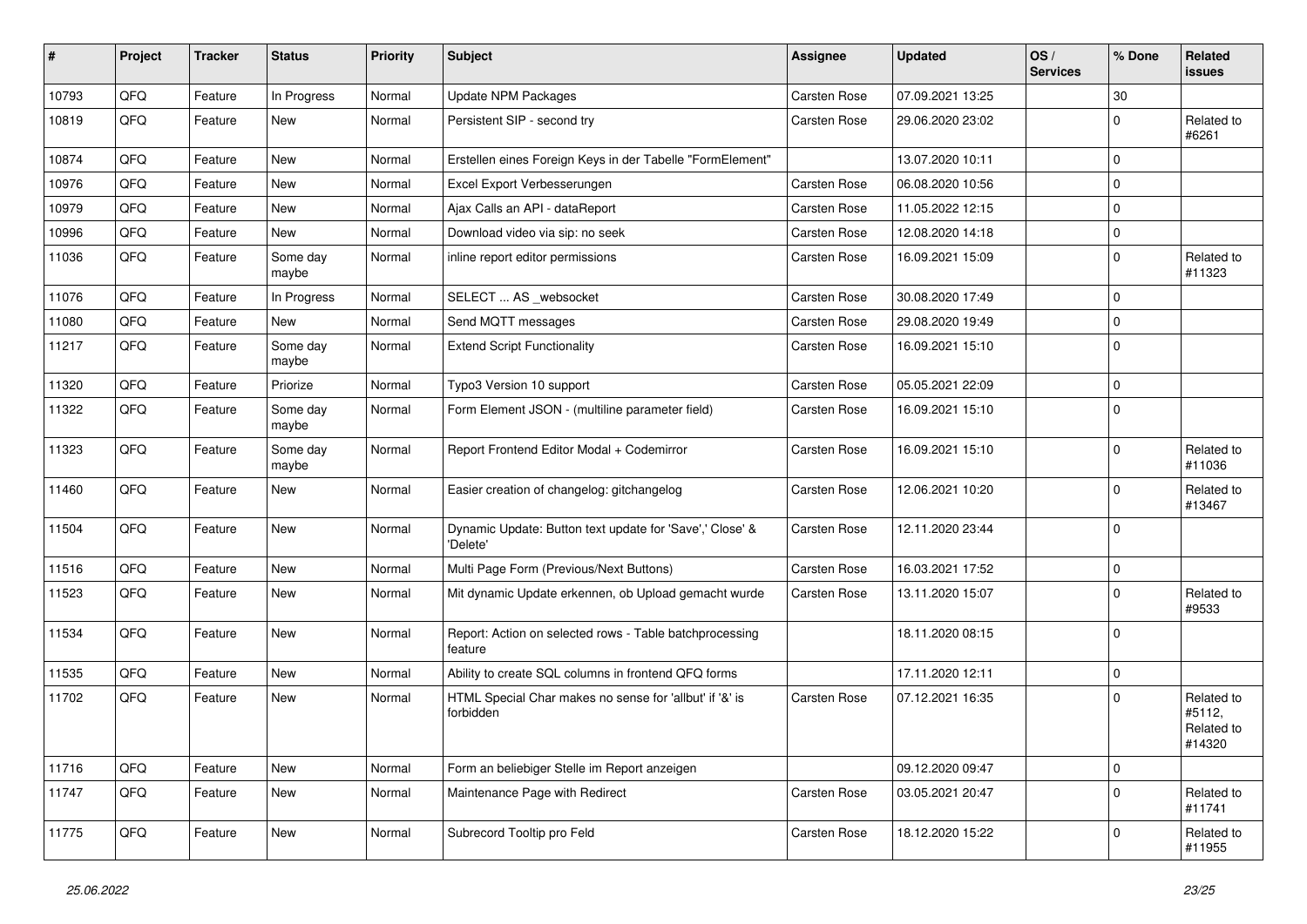| $\vert$ # | Project | <b>Tracker</b> | <b>Status</b>     | <b>Priority</b> | <b>Subject</b>                                                                                             | <b>Assignee</b>                                        | <b>Updated</b>   | OS/<br><b>Services</b> | % Done      | Related<br><b>issues</b>                                                    |                      |
|-----------|---------|----------------|-------------------|-----------------|------------------------------------------------------------------------------------------------------------|--------------------------------------------------------|------------------|------------------------|-------------|-----------------------------------------------------------------------------|----------------------|
| 11892     | QFQ     | Feature        | New               | Normal          | tablesorter: columns with links are hard to order - new<br>qualifier 'Y: <ord>'</ord>                      | Enis Nuredini                                          | 23.03.2022 09:22 |                        | $\mathbf 0$ |                                                                             |                      |
| 11955     | QFQ     | Feature        | New               | Normal          | subrecord: new title option to set <th> attributes - e.g. to<br/>customize tablesorter options.</th>       | attributes - e.g. to<br>customize tablesorter options. | Carsten Rose     | 03.05.2021 20:47       |             | $\mathbf 0$                                                                 | Related to<br>#11775 |
| 11980     | QFQ     | Feature        | In Progress       | Normal          | protected verzeichnis MUSS geschützt werden                                                                | Carsten Rose                                           | 07.09.2021 13:30 |                        | $\mathbf 0$ |                                                                             |                      |
| 12023     | QFQ     | Feature        | <b>New</b>        | Normal          | MySQL Stored Precdure: QDECODESPECIALCHAR()                                                                | Carsten Rose                                           | 16.02.2021 11:16 |                        | $\mathbf 0$ | Related to<br>#12022                                                        |                      |
| 12024     | QFQ     | Feature        | <b>New</b>        | Normal          | Excel Export: text columns by default decode<br>htmlspeciachar()                                           | Carsten Rose                                           | 17.02.2021 23:55 |                        | $\mathbf 0$ | Related to<br>#12022                                                        |                      |
| 12038     | QFQ     | Feature        | New               | Normal          | a) STORE_VAR: filenameOnlyStripUniq, b) SP:<br>QSTRIPUNIQ()                                                |                                                        | 17.02.2021 23:55 |                        | $\mathbf 0$ |                                                                             |                      |
| 12039     | QFQ     | Feature        | <b>New</b>        | Normal          | Missing htmlSpecialChar() in pre processing on form submit                                                 |                                                        | 18.02.2021 00:09 |                        | $\Omega$    | Related to<br>#14320                                                        |                      |
| 12109     | QFQ     | Feature        | <b>New</b>        | Normal          | Donwload Link: Plain, SIP, Persistent Link, Peristent SIP -<br>new notation                                | Carsten Rose                                           | 03.05.2021 20:45 |                        | $\mathbf 0$ | Related to<br>#12085                                                        |                      |
| 12119     | QFQ     | Feature        | <b>New</b>        | Normal          | AS paged: error message missing if there ist no 'r' argument.                                              | Carsten Rose                                           | 03.05.2021 20:51 |                        | $\mathbf 0$ |                                                                             |                      |
| 12135     | QFQ     | Feature        | <b>New</b>        | Normal          | Subrecord: Notiz                                                                                           |                                                        | 24.04.2021 16:58 |                        | $\mathbf 0$ |                                                                             |                      |
| 12146     | QFQ     | Feature        | New               | Normal          | Autocron Job: Anzeigen wann der naechste Job ausgefuehrt<br>wird, resp das er nicht ausgefuehrt wird       | <b>Carsten Rose</b>                                    | 15.03.2021 15:23 |                        | $\mathbf 0$ |                                                                             |                      |
| 12156     | QFQ     | Feature        | New               | Normal          | Form: Optional disable 'leave page'                                                                        |                                                        | 03.05.2021 20:45 |                        | $\mathbf 0$ |                                                                             |                      |
| 12162     | QFQ     | Feature        | New               | Normal          | FE.type=sendmail: personalized mailing (several mails) via<br>template                                     | Carsten Rose                                           | 03.05.2021 20:45 |                        | $\mathbf 0$ |                                                                             |                      |
| 12163     | QFQ     | Feature        | <b>New</b>        | Normal          | Checkbox: table wrap                                                                                       | Carsten Rose                                           | 03.05.2021 20:51 |                        | $\mathbf 0$ |                                                                             |                      |
| 12262     | QFQ     | Feature        | ToDo              | Normal          | Form buttons on top: more customable                                                                       | Enis Nuredini                                          | 17.06.2022 10:44 |                        | $\mathbf 0$ | Related to<br>#13945, Has<br>duplicate<br>#4046, Has<br>duplicate<br>#10080 |                      |
| 12269     | QFQ     | Feature        | New               | Normal          | 2FA - Login                                                                                                | Carsten Rose                                           | 03.05.2021 20:45 |                        | $\mathbf 0$ |                                                                             |                      |
| 12315     | QFQ     | Feature        | Some day<br>maybe | Normal          | Form History (Diffs) / Backups                                                                             | Carsten Rose                                           | 16.09.2021 15:10 |                        | $\mathbf 0$ |                                                                             |                      |
| 12330     | QFQ     | Feature        | New               | Normal          | Copy to input field / text area / TinyMCE                                                                  | Carsten Rose                                           | 07.04.2021 09:01 |                        | $\mathbf 0$ |                                                                             |                      |
| 12337     | QFQ     | Feature        | Some day<br>maybe | Normal          | Database.php: better caching                                                                               | Carsten Rose                                           | 16.09.2021 15:10 |                        | $\mathbf 0$ |                                                                             |                      |
| 12400     | QFQ     | Feature        | New               | Normal          | Tutorial ist in QFQ Doku, Wird in der Suche gefunden, es<br>gibt aber kein Menupunkt - Inhalt ueberpruefen | Carsten Rose                                           | 03.05.2021 20:45 |                        | $\Omega$    |                                                                             |                      |